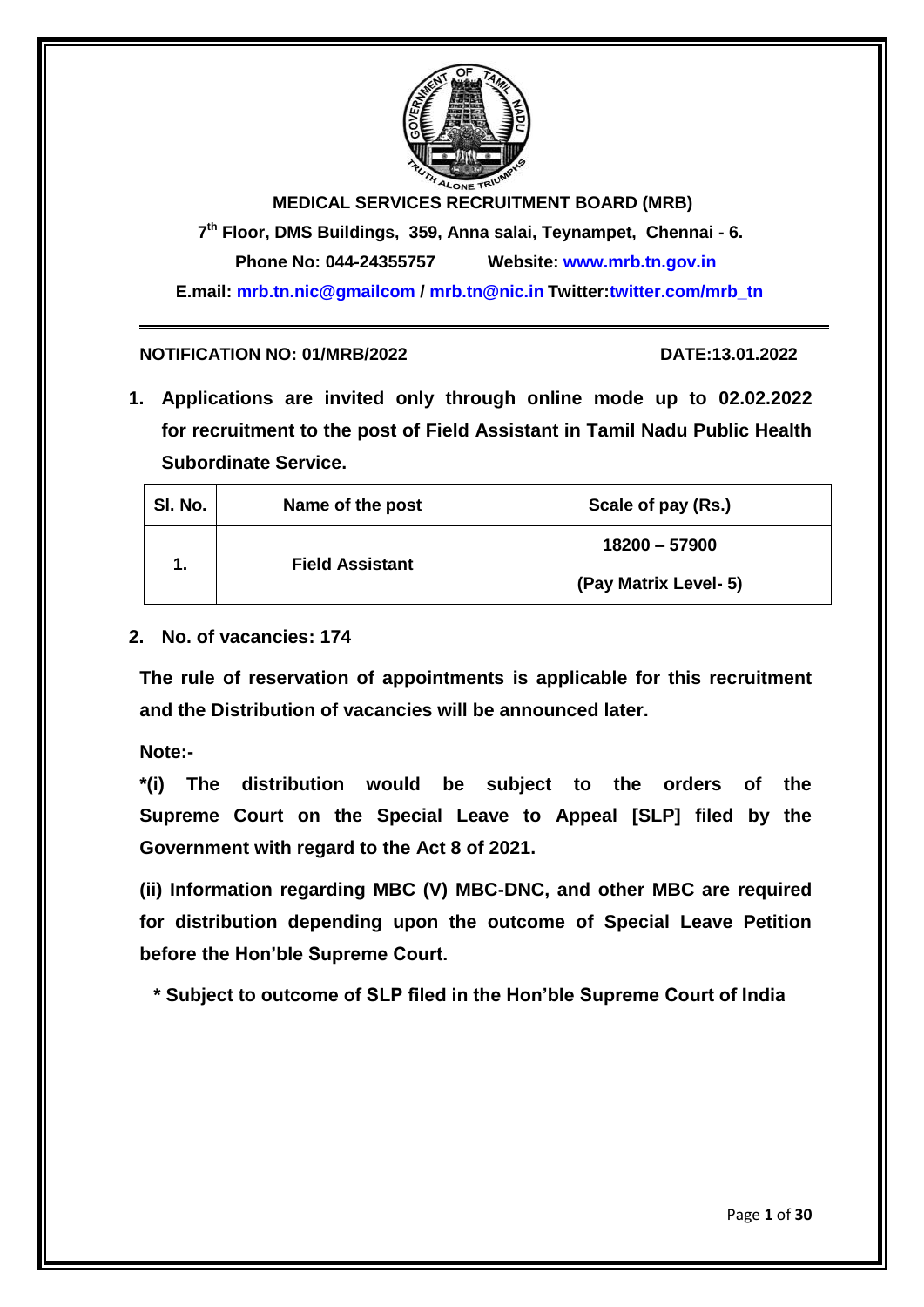|--|

| Date of Notification                                          | 13.01.2022 |
|---------------------------------------------------------------|------------|
| Last date for submission of Application (Online<br>02.02.2022 |            |
| Registration & Online payment)                                |            |

# **4. PAY:**

Scale of pay of **Rs. 18200 – 57900** (Pay Matrix Level - 5)

# **5. RESERVATION AND RELATED INFORMATION:**

| a)           | The number of vacancies advertised is only an indicative number and is liable for                                              |
|--------------|--------------------------------------------------------------------------------------------------------------------------------|
|              | change (increase or decrease) with reference to vacancy position at any time                                                   |
|              | before finalisation of selection for appointment.                                                                              |
| b)           | The rule of reservation is applicable as per the rules in force. Detailed instructions                                         |
|              | with regard to reservation can be seen in Annexure-2 and 3 of this notification.                                               |
| $\mathbf{C}$ | Separate reservation of 3.5% within the 30% reservation available for Backward                                                 |
|              | Classes is applicable only to Backward Class Muslims (BCMs). All the concessions                                               |
|              | / relaxations / benefits applicable to BC candidates are applicable to BC Muslim                                               |
|              | candidates as well.                                                                                                            |
| $\mathsf{d}$ | The expression B.C (i.e. Backward Class) wherever it occurs including online                                                   |
|              | application form, should be read as "B.C. (other than BCM) and B.C. (Muslims)",                                                |
|              | [BCMs denotes Backward Class Muslims].                                                                                         |
| e)           | <b>Reservation for Destitute Widow:-</b><br>In the case of direct recruitment to the posts with Grade Pay which does not<br>Ĺ. |
|              | exceed Rs.2,800/-, ten per cent of vacancies out of thirty percent vacancies set                                               |
|              | apart for women shall be set apart for destitute widow's and the first vacancy in                                              |
|              | every ten vacancies set apart for women in each category namely the General                                                    |
|              | Turn, Backward Class Muslims, Backward Classes, Most Backward Classes /                                                        |
|              | Denotified Communities, Scheduled Castes or Scheduled Tribes shall be set                                                      |
|              | apart for destitute widows. If no qualified and suitable destitute widow is                                                    |
|              | available, the turn so set apart for destitute widow shall go to the women (other                                              |
|              | than destitute widow) belonging to respective category.                                                                        |
|              | ii.<br>Every candidate claiming to be a "destitute widow" shall produce a certificate in                                       |
|              | the format given in Annexure 9 to this notification from the Revenue                                                           |
|              | Divisional Officer or the Assistant Collector or the Sub-Collector concerned.                                                  |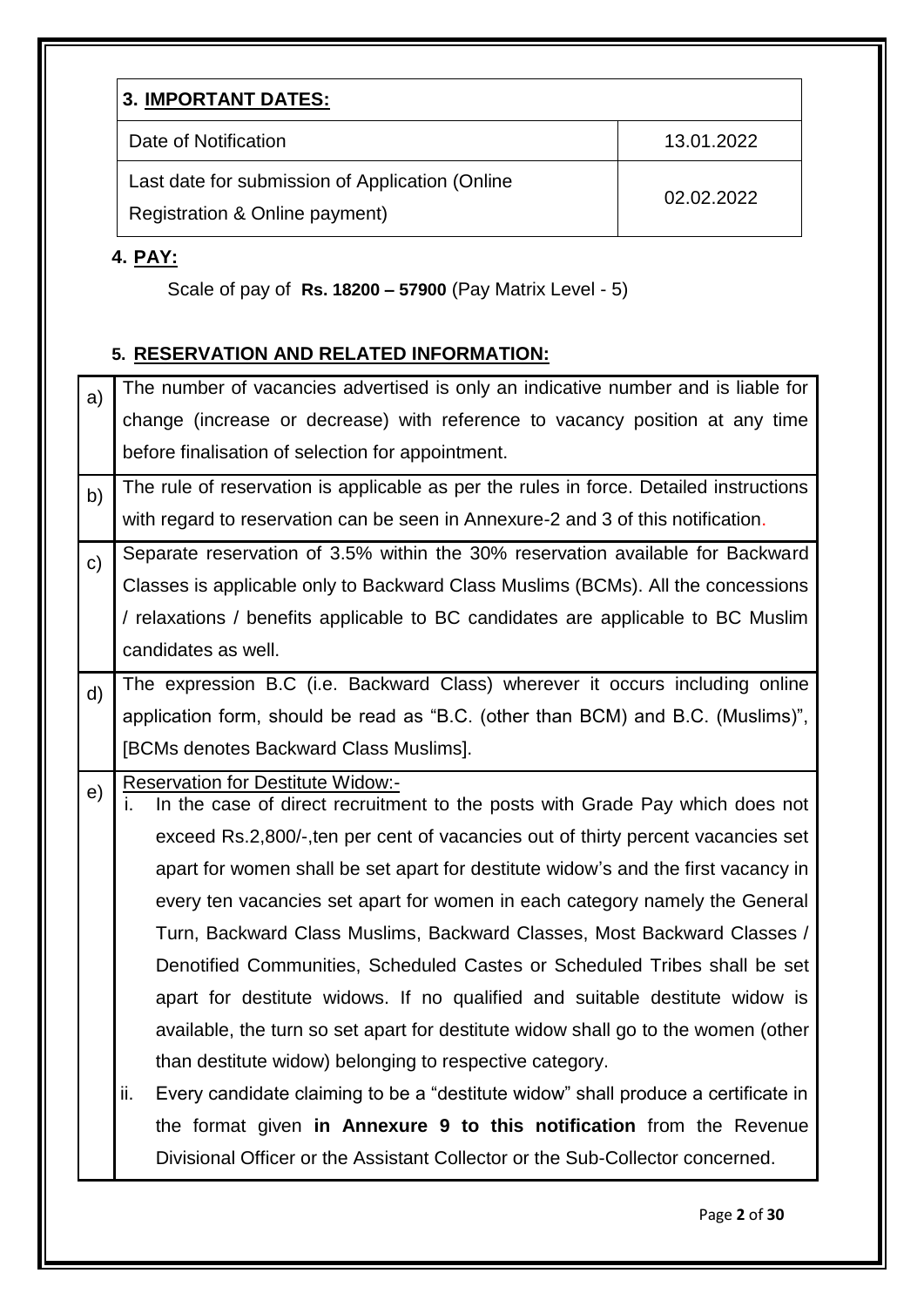# f) Reservation for differently abled:-

4% of the posts are reserved for Differently Abled candidates with bench mark disabilities as per G.O.(Ms.) No. 21, Welfare of Differently Abled Persons (DAP-3.2) Department dated 30.05.2017. Such candidates have to produce a certificate of physical fitness and the disability certificate as stated in section 3 (oo) of Tamil Nadu Government Servants (Conditions of Service) Act, 2017 from the Medical Board. That Certificate should be obtained from the Medical Board of a Government Medical college.

# **6 A. AGE (as on 01.07.2022):**

| SI.<br>No. | <b>Category</b>                    | Minimum Age<br>(should have<br>completed) | Maximum Age<br>(in years)             |       |
|------------|------------------------------------|-------------------------------------------|---------------------------------------|-------|
|            |                                    | (in years)                                | SC / ST / SCA / BC / BCM /<br>MBC&DNC | OC.   |
| a.         | For all categories                 | 18                                        | 59                                    | $32*$ |
| b.         | <b>Differently Abled</b><br>Person | 18                                        | 59                                    | $42*$ |
| C.         | <b>Destitute Widow</b>             | 18                                        | 59                                    | 59    |
| d.         | Ex-Servicemen                      | 18                                        | 59                                    | $50*$ |

\* - As per orders issued in G.O.(Ms). No.91, Human Resources Management Department, Dated: 13.09.2021

#### **Note:**

- 1. Sub-Section 8 of Section 20 of the Tamil Nadu Government Servants (Conditions of Service) Act- 2016 shall be applicable to this recruitment.
- 2. Applicants not belonging to SCs, SC(A)s, STs, MBC&DNCs, BCs, BCMs who have put in 5 years or more of service in the State/Central Government are not eligible to apply even if they are within the age limit.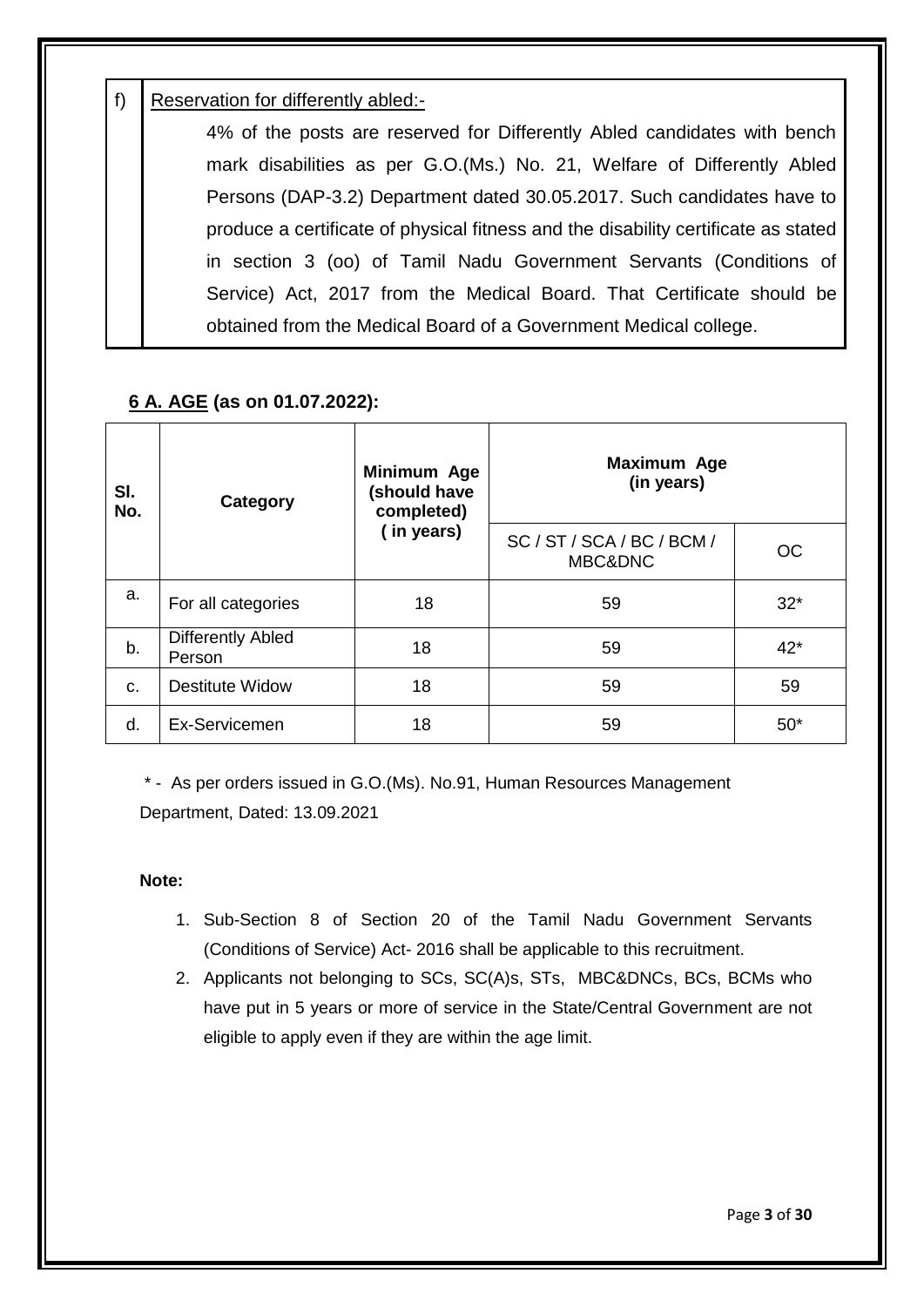#### **Age concession for Ex-servicemen:-**

" Notwithstanding anything contained in the Act or in the special rules for the various State and Subordinate Services, an ex – serviceman who has not completed fifty years of age , if he does not belong to Scheduled Caste or Scheduled Tribe or Backward class or Most Backward Class or Denotified Community and fifty three years, if he belongs to Scheduled Caste or Scheduled Tribe or Backward Class or Most Backward Class or Denotified Community on the 1st July of the year in which the selection for appointment is made, but is otherwise qualified and whose name is suggested by a local Employment Exchange for appointment to a vacancy under the Government notified to it shall be eligible for such appointment."

" Persons serving in the Armed Forces shall be eligible to apply for posts under the Government if they are due to Complete the specified term of their engagement in the Armed forces within one year from the last date prescribed by the appropriate authority for receipt of the application in respect of a particular recruitment. All such candidates while making their applications shall submit a self undertaking and a form of certificate from their Commanding Officer in the format given in Annexure – 8 of this notification. " [Section 63 of Tamil Nadu Government Servants (Conditions of Service) Act - 2016] Age concession for Differently abled candidates:- Eligible Differently Abled candidates can avail age concession up to ten years over and above the age limits prescribed for the appointment to post by direct recruitment.

[Section 63 of Tamil Nadu Government Servants (Conditions of Service) Act - 2016]

#### **Age concession for Differently abled candidates:-**

Eligible Differently Abled candidates can avail age concession up to ten years over and above the age limits prescribed for the appointment to post by direct recruitment.

[Section 64 of Tamil Nadu Government Servants (Conditions of Service) Act – 2016]

# **6B. EDUCATIONAL QUALIFICATION:**

Candidate shall possess the following qualification on the date of this notification viz*.* 13.01.2022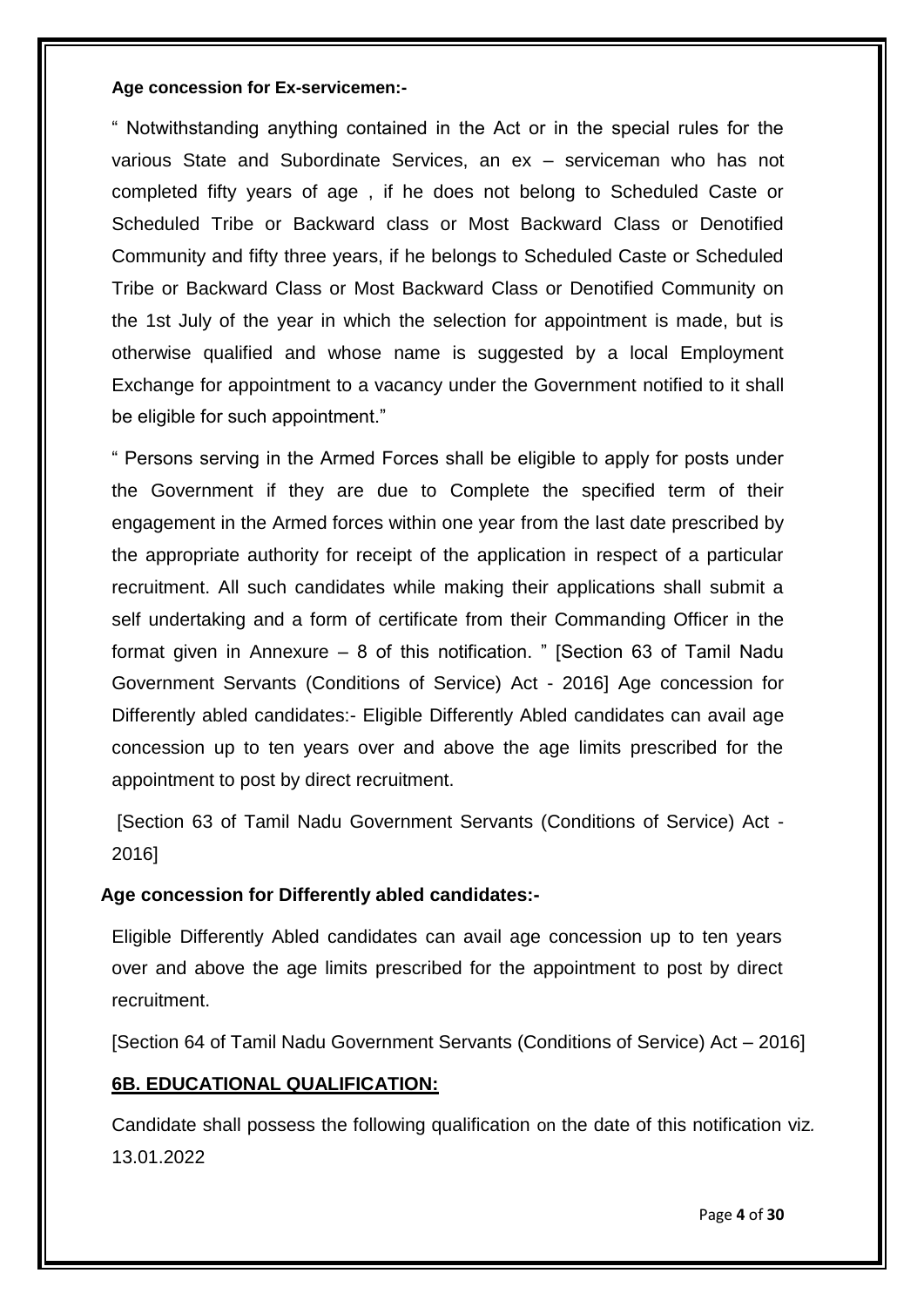| SI. No. | Name of the<br>post    | Qualification                                                                                                                                                                                     |
|---------|------------------------|---------------------------------------------------------------------------------------------------------------------------------------------------------------------------------------------------|
| 1.      | <b>Field Assistant</b> | i. Must have passed Plus-two Examination.<br>ii. Must possess certificate in Medical Laboratory<br>Technology Course (one year duration course)<br>undergone in any institution recognized by the |
|         |                        | Director of Medical Education; and<br>iii. Must have a good physique, good vision and<br>capacity to do outdoor work.                                                                             |

**Note:**

**Orders issued in G.O.(D).No.133, Human Resources Management (M) Department, Dated: 01.12.2021 is applicable to this notification.**

# **6C. CONDITIONS AND QUALIFICATION:**

- i. The claims of the candidates with regard to the date of birth, educational/technical qualifications, equivalence qualification, status of disability, status of Ex-Service persons, community and related details etc. are accepted only on the information furnished by them in their on-line application, without physical verification of their claims. Their candidature therefore will be provisional and subject to the Board satisfying itself, about their age, educational/technical qualifications, equivalence qualification, status of disability, status of Ex-Service persons, community and related details etc. through a physical verification process. The candidature is therefore, provisional at all stages and the Board reserves the right to reject any candidature at any stage, even after the selection has been made.
- ii. If a candidate claims equivalent qualification, the onus of providing the same rests with the candidate.
- iii. Persons with required qualification whether registered in employment exchange or otherwise are eligible to apply.

# **7. PROCEDURE OF SELECTION:**

**7a.** Selection will be made based on the marks scored by the candidates in their academic and technical qualification(s) for the post of **Field Assistant** duly following the rules of reservation and communal rotation issued by the Government of Tamil Nadu and satisfaction of the qualification and other conditions stipulated in this Notification. There will be no oral test (Interview) for the post.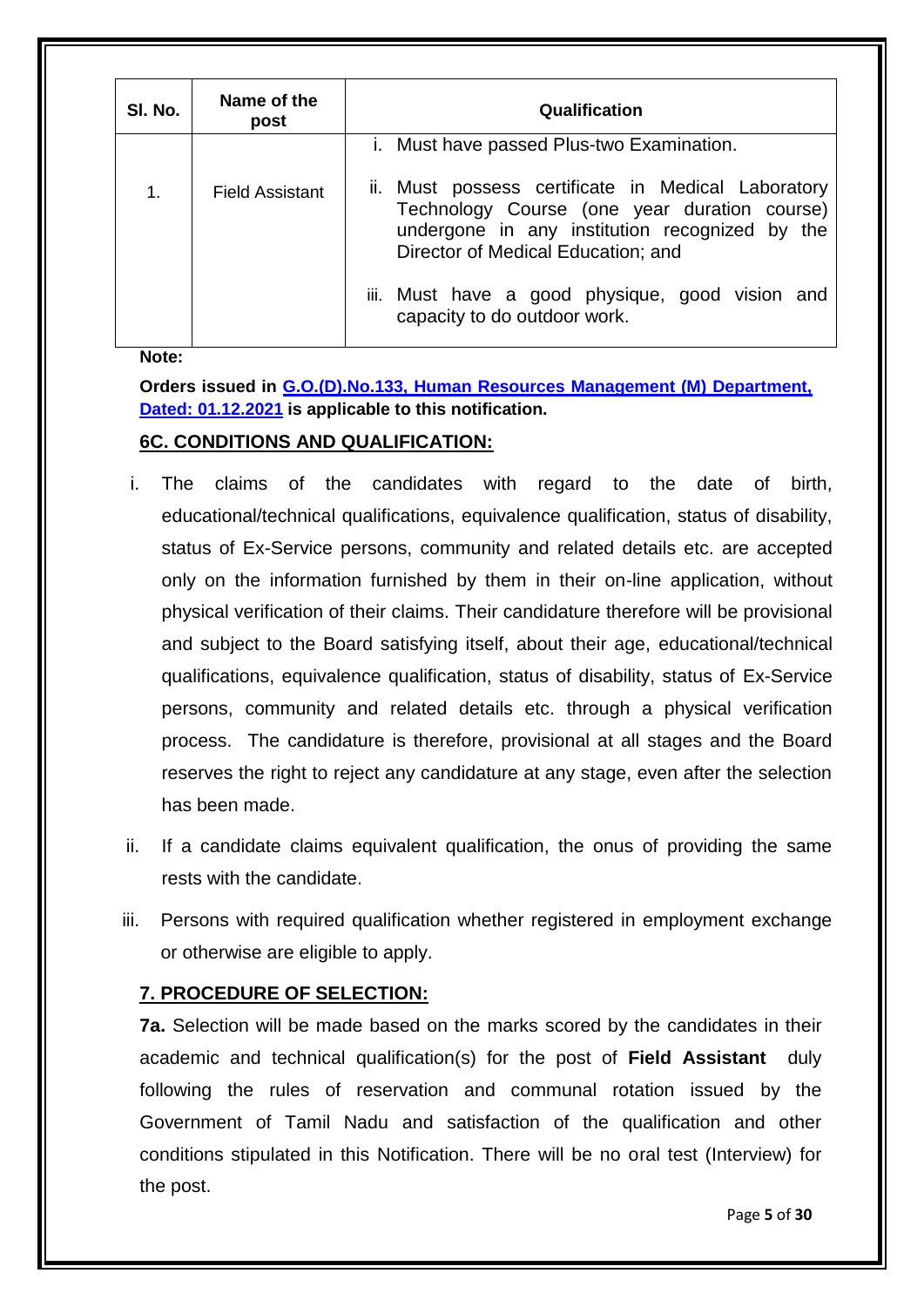| <b>Educational qualification</b>                                                                    | <b>Weightage for marks</b> |       |                    |
|-----------------------------------------------------------------------------------------------------|----------------------------|-------|--------------------|
| required for the post as                                                                            | <b>Certificate</b>         | HSC/  | <b>SSLC / 10th</b> |
| per the Special Rules                                                                               | (CMLT – One year)          | P.U.C |                    |
| certificate<br>Medical<br>in in<br>Laboratory<br>Technology<br>Course (one year duration<br>course) | 50%                        | 30%   | 20%                |

**Note:**

In case marks are not specifically awarded for any batch of the CMLT (one year) course, then selection for all will be based on the marks scored by the applicants in SSLC and HSC / PUC examinations only.

**7b.**The selection will be made for the **Field Assistant** post, duly following the relevant rules of reservation and communal rotation of Government of Tamil Nadu.

# **8. FEE AND SERVICE CHARGES:**

| SC / SCA / ST / DAP(PH) / DW | Rs. 300/- | Others | Rs. 600/- |
|------------------------------|-----------|--------|-----------|
|                              |           |        |           |

The details regarding on-line remittance can be seen in Annexure-1.

On-line applications once registered / completed will not be allowed to be withdrawn and / or the fee paid towards the registration / application will not be refunded / adjusted for any reason.

# **9. ON-LINE REGISTRATION:**

- a. Interested and eligible candidates are to visit the Medical Services Recruitment Board"s website **www.mrb.tn.gov.in** and familiarize themselves with the detailed notification.
- b. On the Home Page, click "Online Registration" to open up the On-Line Application Form.
- c. Select the name of the post of **Field Assistant**
- d. All the required particulars be entered without skipping any field.
- e. **Mobile number and e-mail are mandatory; you are also requested to provide alternate secondary Mobile No., Landline number as well. All communication from MRB will be sent only to the registered primary mobile number by SMS and to the registered e-mail only and by no other means**.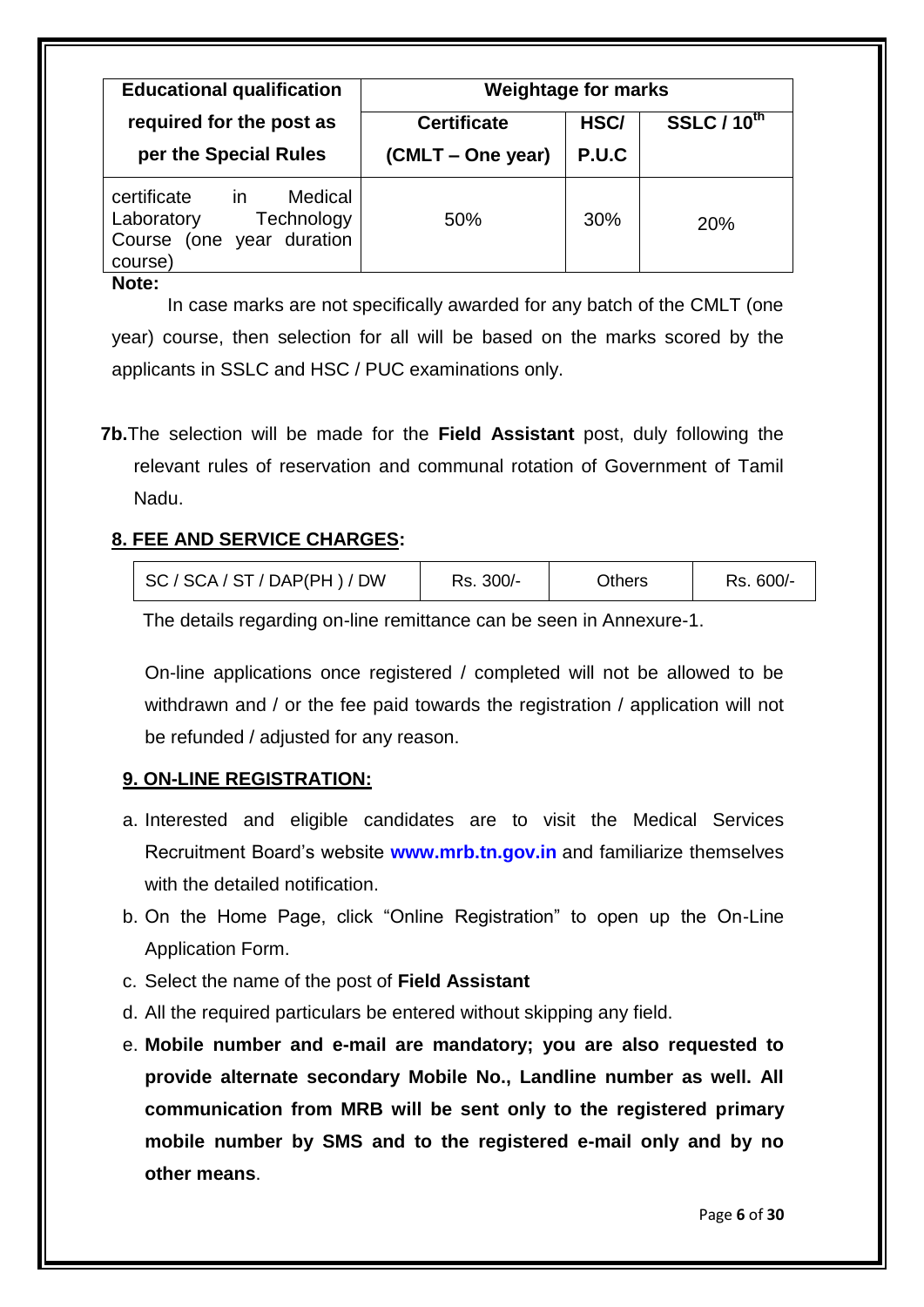f. Candidates are required to upload their scanned copy of colour photograph, scanned copy of signature as per the specifications given in the Guidelines for Scanning and Upload of Photograph and Signature. An online application is incomplete without the Photograph and Signature upload.





- g. **The candidates need to apply only in online mode**. They shall not send copies of certificates / printed application to MRB. In the online application, candidates need to furnish the details such as: Community Certificate number; Issuing Authority; Date of issue, in support of the claims made with regard to community failing which the application will not be considered.
- h. Candidates need to verify their eligibility for the post before submitting their online application. If a candidate furnished wrong information, action will be taken by MRB to debar such candidate from the future exams/recruitment, apart from other legal actions.

Please read the instructions on "How to Apply On-line" in Annexure-1.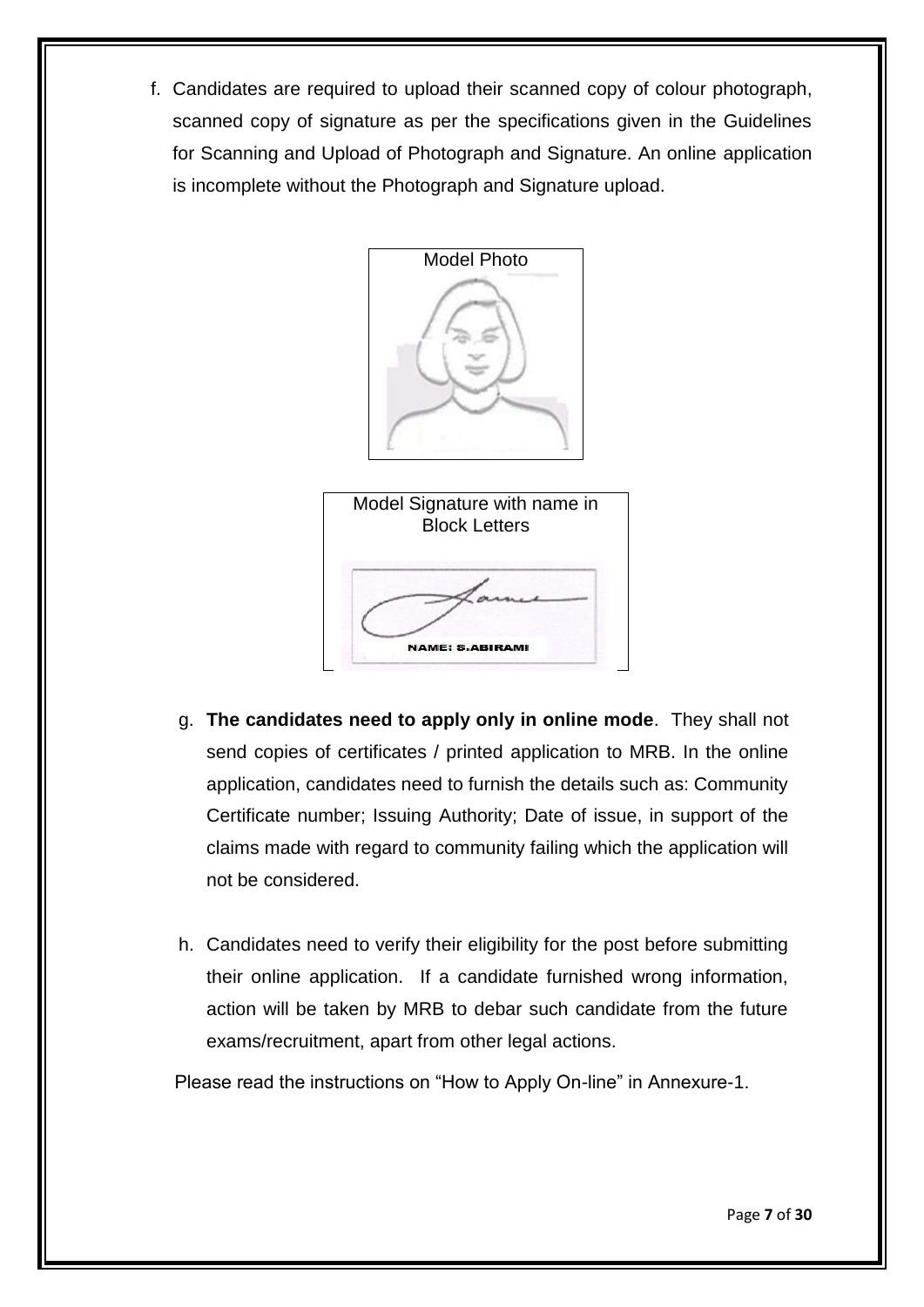# **10. COMMUNICATION WITH THE MRB:**

- i. Any communication intended for the Board must be made in writing and addressed only to the Medical Services Recruitment Board,  $7<sup>th</sup>$  floor, 359, Anna Salai, Teynampet, Chennai 600 006.
- ii. If a reply is sought, it must be accompanied by an envelope affixed with sufficient postage stamps with the address to which the reply is to be sent.
- iii. Communications seeking reasons for non-selection and other qualifications will receive no attention. Requests for furnishing causes of failure (non-selection) will not be complied with.
- iv. The Board will receive communication only from candidates. Communication in the name of pleader or agent will not be entertained.
- v. Details of provisionally selected candidates will be hosted in the Board"s website **www.mrb.tn.gov.in**.
- vi. Latest news will be updated first in the official Twitter account of MRB in www.twitter.com/mrb\_tn
- vii. After the selection is made by the Board, the Appointment and postings of **Field Assistant** will be made by the Directorate of Public Health and Preventive Medicine, Chennai-6.
- viii. Any claim relating to the selection should be received within 30 days from the date of announcement of results. Claims received thereafter will not be considered.

#### **11. CERTIFICATE OF PHYSICAL FITNESS:**

Candidates provisionally selected for appointment to the posts will be required to produce a certificate of physical fitness including Vision Certificate in the prescribed form.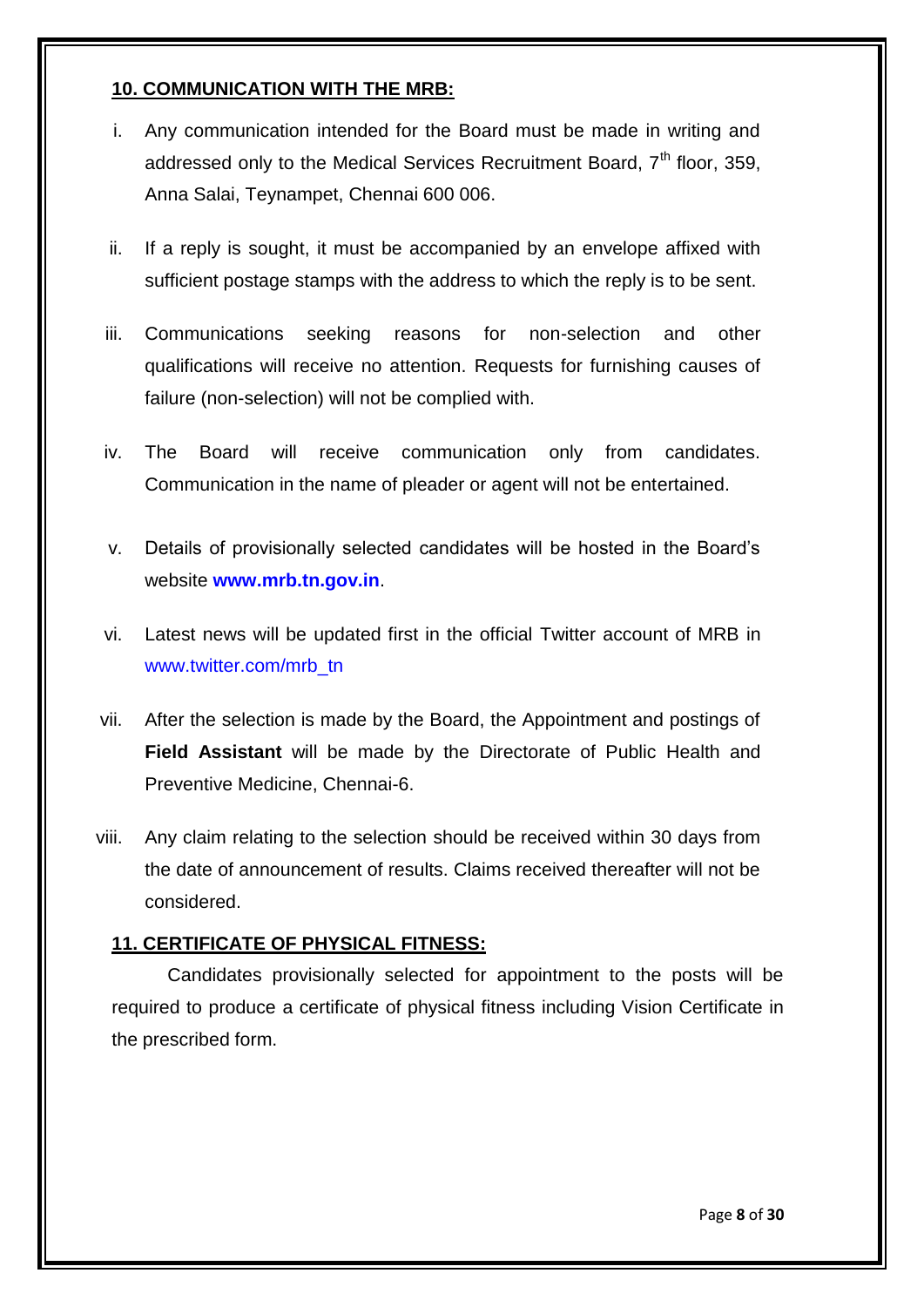## **12. SPECIAL INSTRUCTIONS:**

All the candidates wishing to apply shall abide by / agree to the following undertaking and declaration in the on-line application form. In addition, candidates who are called for certificate verification shall also submit the following undertaking and declaration.

## **A. UNDERTAKING BY THE CANDIDATE**

- i) In the event of selection, the candidate shall be willing to serve in Government in any Medical Institution of the State.
- ii) Successful candidate shall join duty within the stipulated time from the date of receipt of appointment orders as instructed by the appointing authorities and shall not claim extension of joining time citing that she is undergoing higher studies or for any other reason. He / she shall abide by the condition that her name will be removed from the approved list without assigning any reasons therefor, if she fails to join duty within the stipulated time.
- iii) He/she shall abide by the condition that if he/she is selected and appointed as **Field Assistant**, after joining duty, he / she shall not be permitted to undergo any course within the period of two years excluding the period of leave.
- iv) If the candidate is under any contractual obligation, to serve under any State Government / Local Bodies / Private Institutions he/she must produce a "No Objection Certificate" from the Appointing Authority concerned.

(Signature of the candidate)

#### **B. DECLARATION BY THE CANDIDATE**

- I. I hereby declare that all the particulars furnished in this application are true, correct and complete to the best of my knowledge and **belief.** In the event of any information being found false or incorrect or ineligibility being detected before or after the selection, action can be taken against me by the MRB.
- II. I hereby declare that I will not be a party to any kind of canvassing on my behalf.
- III. I further declare that I fulfill all the eligibility conditions prescribed for admission

Page **9** of **30**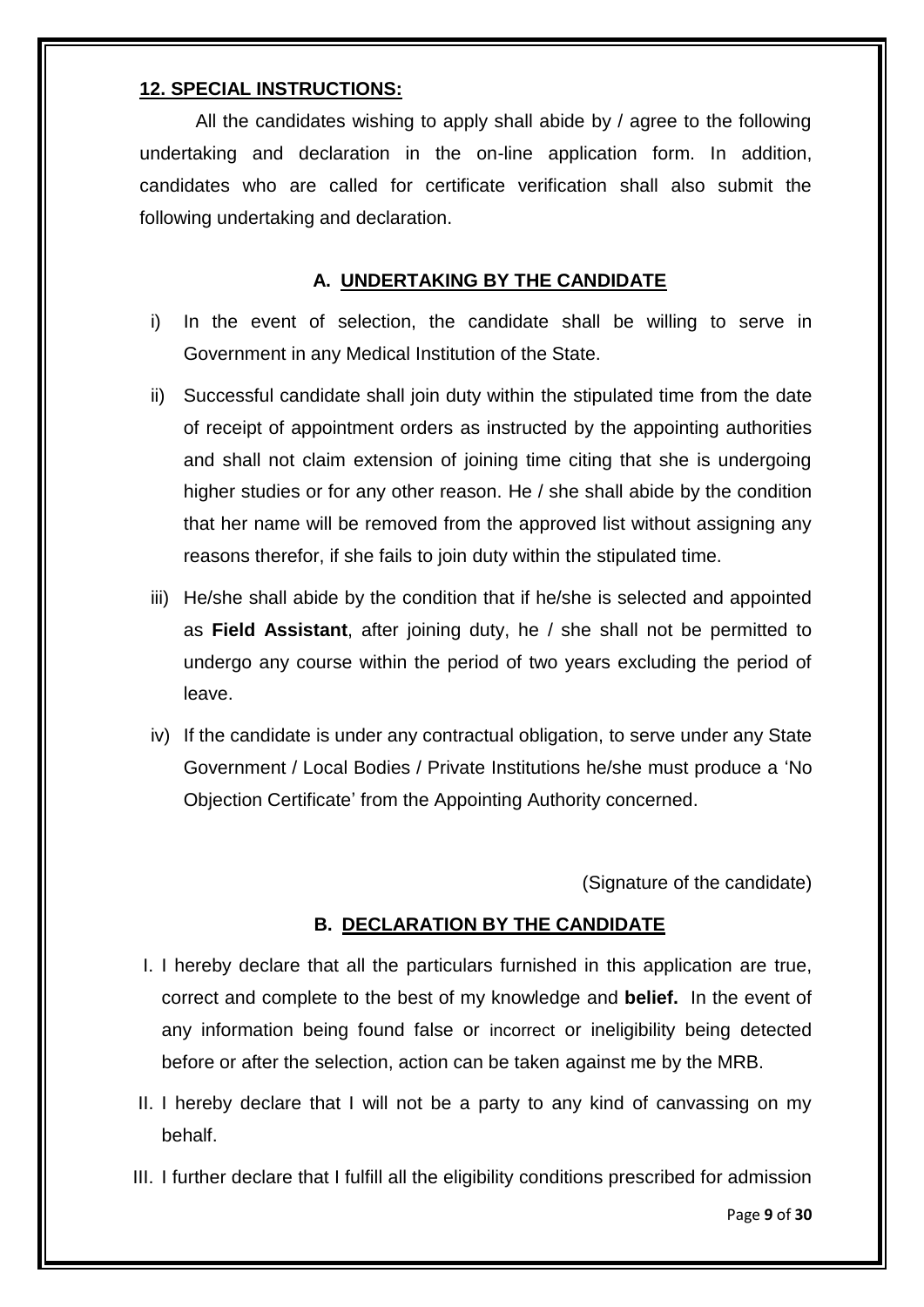to this post.

.

- IV. I have informed my employer in writing that I am applying for this post and furnish the NOC for this purpose (if applicable).
- V. I have gone through the instructions etc. to candidates and the Board"s Notification for this recruitment before filling up the application form.
- VI. I declare that I possess the Medical Standards prescribed for the post(s) which I am now applying.
- VII. I certify that I have not been debarred / disqualified by the Board or any other recruitment agency.
- VIII. I am not a dismissed Government Employee.
- IX. There is no criminal case/ Vigilance Case filed against me in any Police Station / Court.
- X. I hereby declare that my character/antecedents are suitable for appointment to this post.
- XI. I declare that I do not have more than one living spouse / I am unmarried.

(Signature of the candidate)

**13. Candidates are advised to read and familiarize themselves with this detailed notification before filling online application in www.mrb.tn.gov.in**

 **Member Secretary**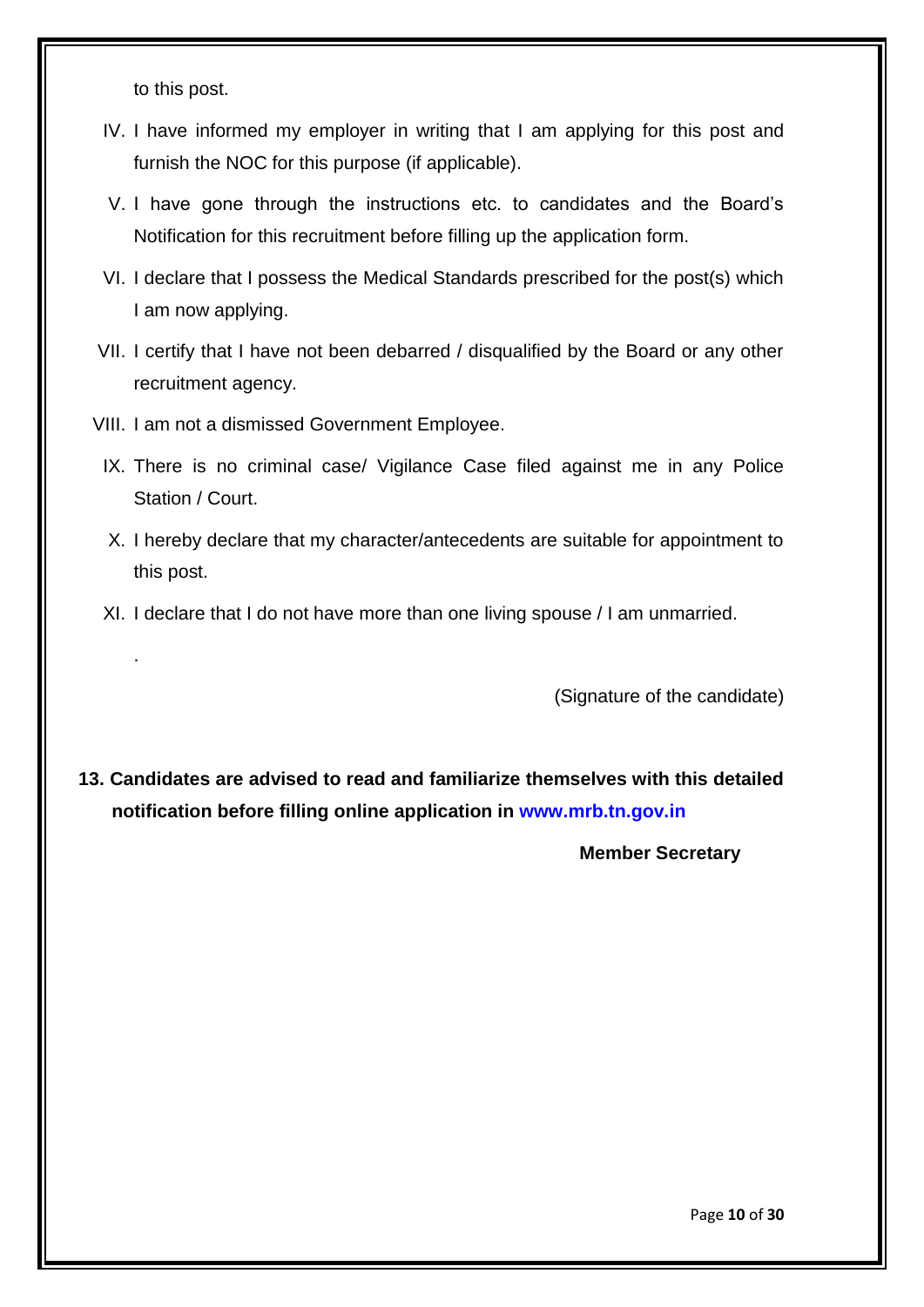# **Medical Services Recruitment Board**

# **DETAILED INSTRUCTIONS IN ANNEXURE**

| <b>Annexure</b><br>No. | <b>Detail</b>                                                                       |
|------------------------|-------------------------------------------------------------------------------------|
| 1                      | <b>How to Apply On-line?</b>                                                        |
| $\mathbf{2}$           | <b>Reservation.</b>                                                                 |
| 3                      | List of Documents to be produced at the time of<br><b>Certificate Verification.</b> |
| 4                      | Disqualification / Debarment.                                                       |
| 5                      | <b>No Objection Certificate.</b>                                                    |
| 6                      | Scale of Pay, Joining Time, etc.                                                    |
| $\overline{7}$         | <b>Medical Certificates for Orthopaedically Physically</b><br>disabled.             |
| 8                      | Form of undertaking to be furnished by the<br>Ex-Servicemen.                        |
| 9                      | <b>Certificate of concession for Destitute Widow.</b>                               |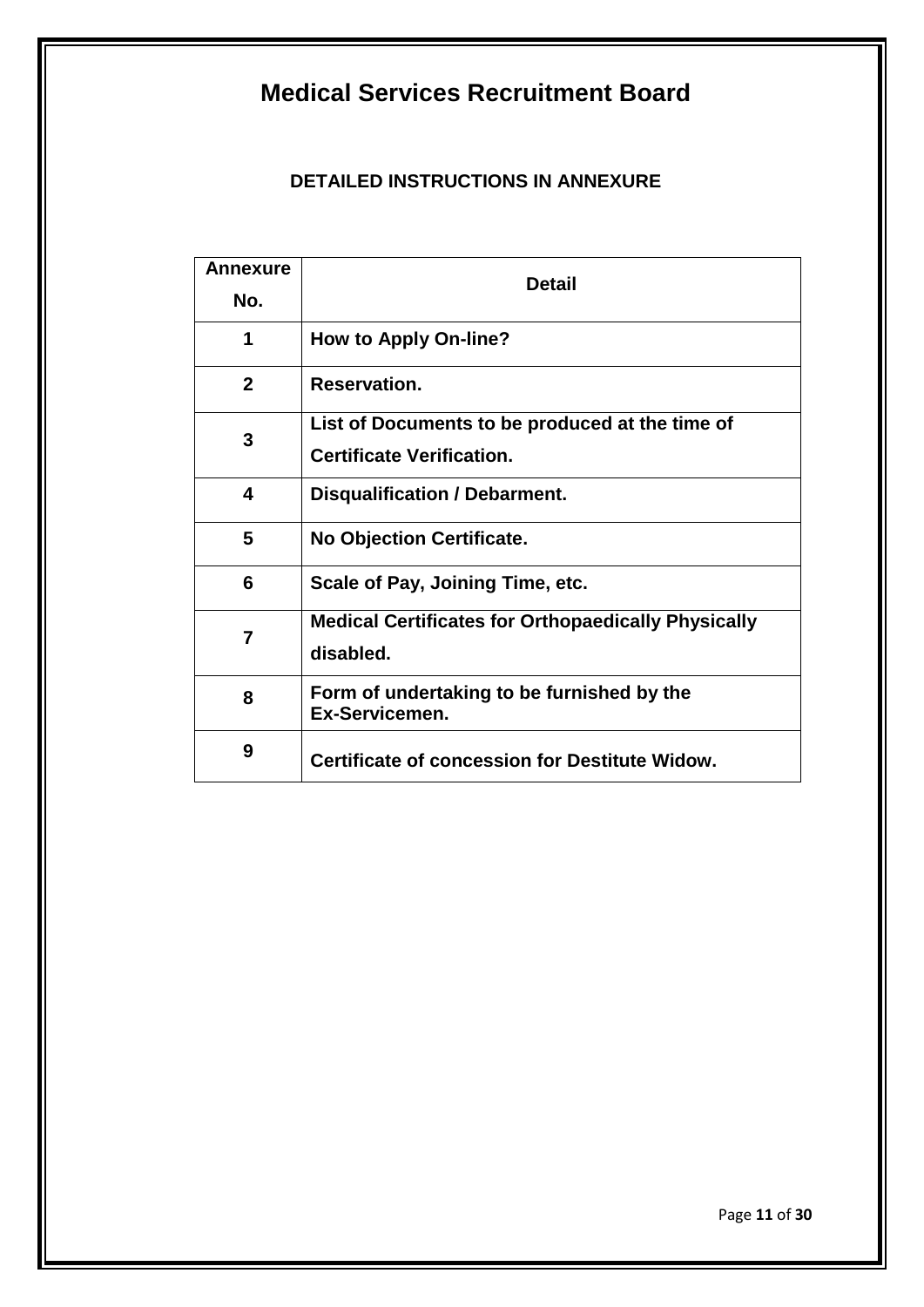# **ANNEXURE- 1**

#### **HOW TO APPLY ON-LINE?**

- a. Candidates should apply only through online in the Board"s Website www.mrb.tn.gov.in.
- b. Before applying, the candidates should keep a scanned image of their colour photograph and scanned image of their signature. (Preferably stored in a CD/DVD/Pen drive as per their convenience).
- c. A valid e-mail ID and Mobile Number is mandatory for registration and email ID and the given mobile number should be kept active till the declaration of results. MRB will send intimation regarding certificate verification, other Memos etc. only through the registered e-mail ID.
- **d.** The candidates shall register their mobile number in the application to receive SMSs. **All communications from the MRB will be through e-mail and SMS to the candidate's registered primary mobile number/registered email only.**
- e. Please note that all the particulars mentioned in the online application including Name of the Candidate, Post Applied, Communal Category, Date of birth, Address, Email ID, etc. will be considered as final and **no modifications will be allowed after the last date specified for applying online.** Candidates are requested to fill in the online application form with utmost care as no correspondence regarding change of details will be entertained.
- f. Payment of fee can be done through on-line mode.

#### **Online Payment (Net Banking, Credit card/Debit card/Mobile Wallet)**

- g. For payment of fees through the online payment gateway, i.e. Net Banking, Credit Card, Debit card and Mobile Wallet Payment, **an additional page of the application form will be displayed,** wherein candidates may follow the instructions and fill in the requisite details to remit payment.
- h. After submitting the payment information in the online application form, please wait for the intimation from the server, **DO NOT press Back or Refresh button, in order to avoid double charge.**
- i. If the online transaction has been successfully completed a final Registration Number and Password will be generated. Candidates should note the same for future reference.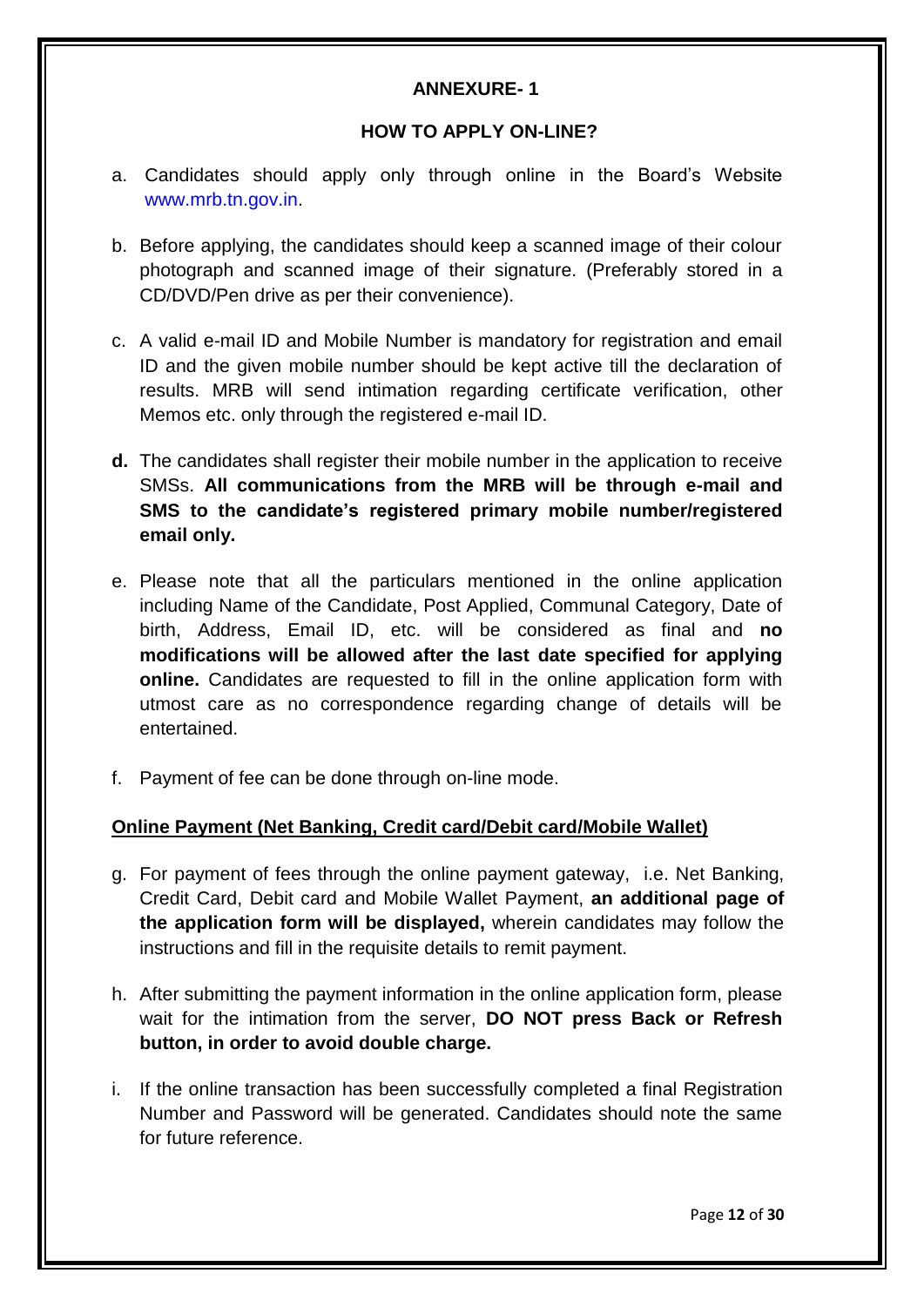#### **Print Option:**

- j. After submitting the application, candidates can save/ print their application in PDF format.
- k. On entering Registration Number and password, Candidates can download their application and print, if required.
- l. Candidates **need not send** the printout of the online application or any other supporting documents to the Board. The certificates will be normally verified later, when the candidates are called for certificate verification.
- m. The certificates in support of claim(s) made by the candidates, as per Notification, should be produced, whenever required as directed by the Board without fail

#### Note:

- i. Candidates are advised in their own interest to apply on-line and remit fee much before the closing date and not to wait till the last date to avoid lastminute internet connectivity issues.
- ii. MRB will not be responsible for delayed submission or remitting of payment.
- iii. Under no circumstances, a candidate should share/mention e-mail ID or Mobile Number with any other person. In case a candidate does not have a valid personal e-mail ID, they should create a new e-mail ID before applying on-line and must maintain that email account.
- iv. No modification in fee payment through on-line mode is permitted.
- v. Candidates should carefully fill in the details in the On-Line Application at the appropriate places and click on the "SUBMIT" button at the end of the On-Line Application format. Before pressing the "SUBMIT" button, candidates are advised to verify each and every particular filled in their application. The name of the candidate or his /her father/husband"s name etc. should be recorded correctly in the application as it appears in the certificates. Any change/alteration found may disqualify the candidature.
- vi. Any clarification regarding on-line registration may be obtained from the Help Desk Phone No.**91-98405 86582 between 09.30 am to 05.30 pm from Monday to Friday and 09.30 am to 12.30 pm on Saturday**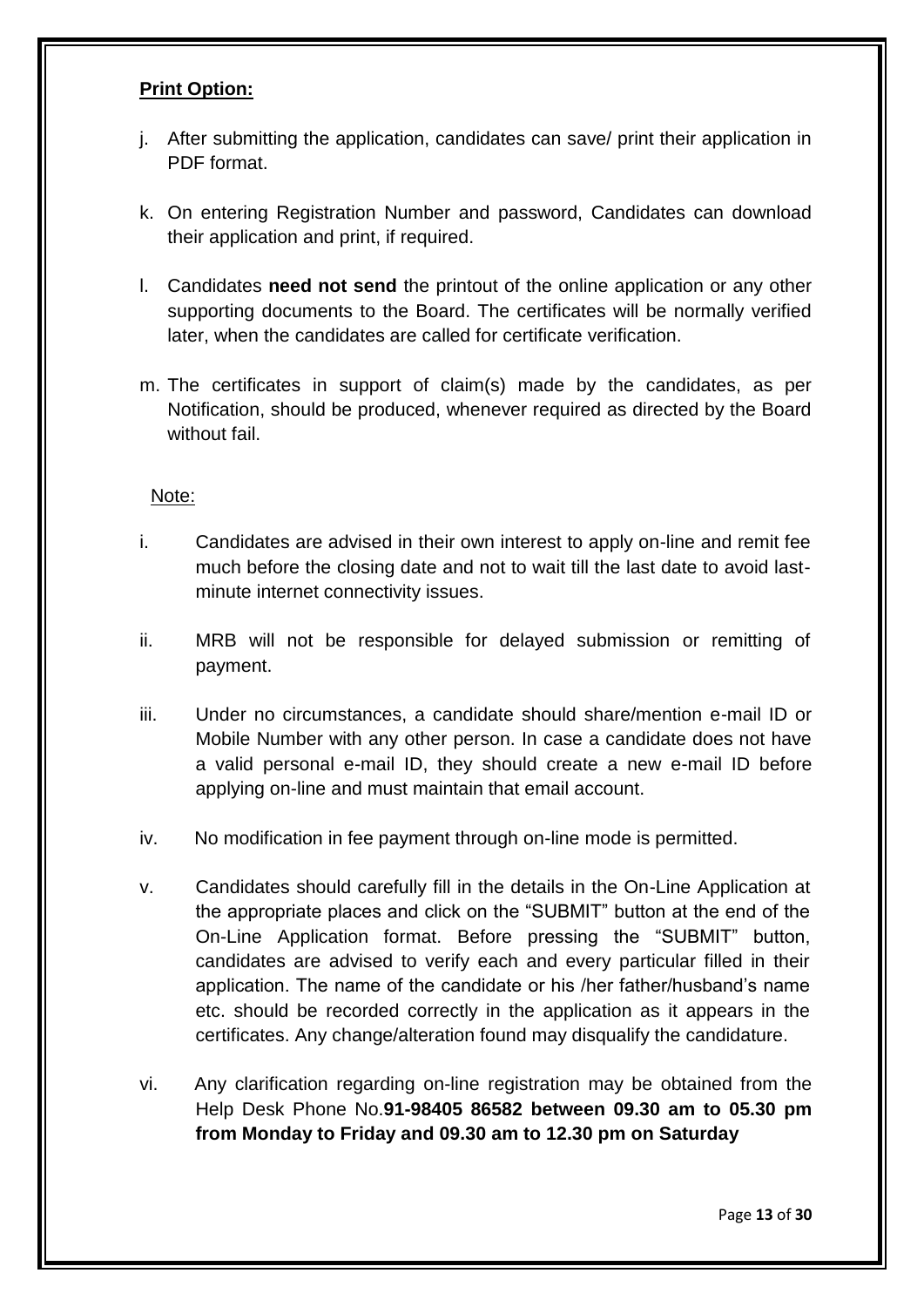#### **ANNEXURE- 2**

#### **RESERVATION**

The rule of reservation and communal rotation is applicable as per the existing orders of the Government of Tamil Nadu in this regard. Candidates belonging to the Scheduled Castes (SC), Scheduled Caste (Arunthathiyars)(SCA), Scheduled Tribes, Most Backward Classes & Denotified Communities, Backward Classes (other than Muslim)(BC) and the Backward Classes (Muslim)(BCM) will also be eligible for selection against the vacancies to be filled under General turns on the basis of merit ,and where a Scheduled Caste/Scheduled Caste (Arunthathiyars)/Scheduled Tribe, Most Backward Class/Denotified Community or Backward Class (other than Muslim)/Backward Class (Muslim) candidate is selected on the basis of merit against the General turn, the vacancy reserved for them will not in any way be affected.

#### **Reservation for Ex-service men:-**

(Section 27 (c)) The Tamil Nadu Government Servants (Conditions of Service) Act 2016 )

In direct recruitment to the Group 'C' post, five per cent (5%) posts are reserved for Ex-service men, as per the 200 point roster of Government of Tamil Nadu.

- (i) Who will be below 53 years of age in the case of Scheduled Castes, Scheduled Castes (Arunthathiyar), Scheduled Tribes, Most Backward Classes / Denotified Communities, Backward Classes(other than Muslim) and Backward Classes (Muslim), 48 years of age in the case of "Others" on the 1st July of the year in which the selection is made.
- (ii) Persons serving in the Armed Forces shall be eligible to apply for Posts under the Government, if they are due to complete the specified term of their engagement in the Armed Forces within one year from the last date prescribed by the appropriate authority for receipt of the application in respect of a particular recruitment. At the time, when they come up for selection, if they are otherwise qualified, they can claim the concession for ex-serviceman as per the rules issued by the Government of India. In such cases the candidate has to produce an undertaking as in Annexure-8A and Form of Certificate for serving personnel in Annexure- 8B of this Notification.
- (iii) Provided that in all cases, an Ex-service men once recruited to a post in any service or class or category, cannot claim the concession of being called an Ex-service men for his further recruitment.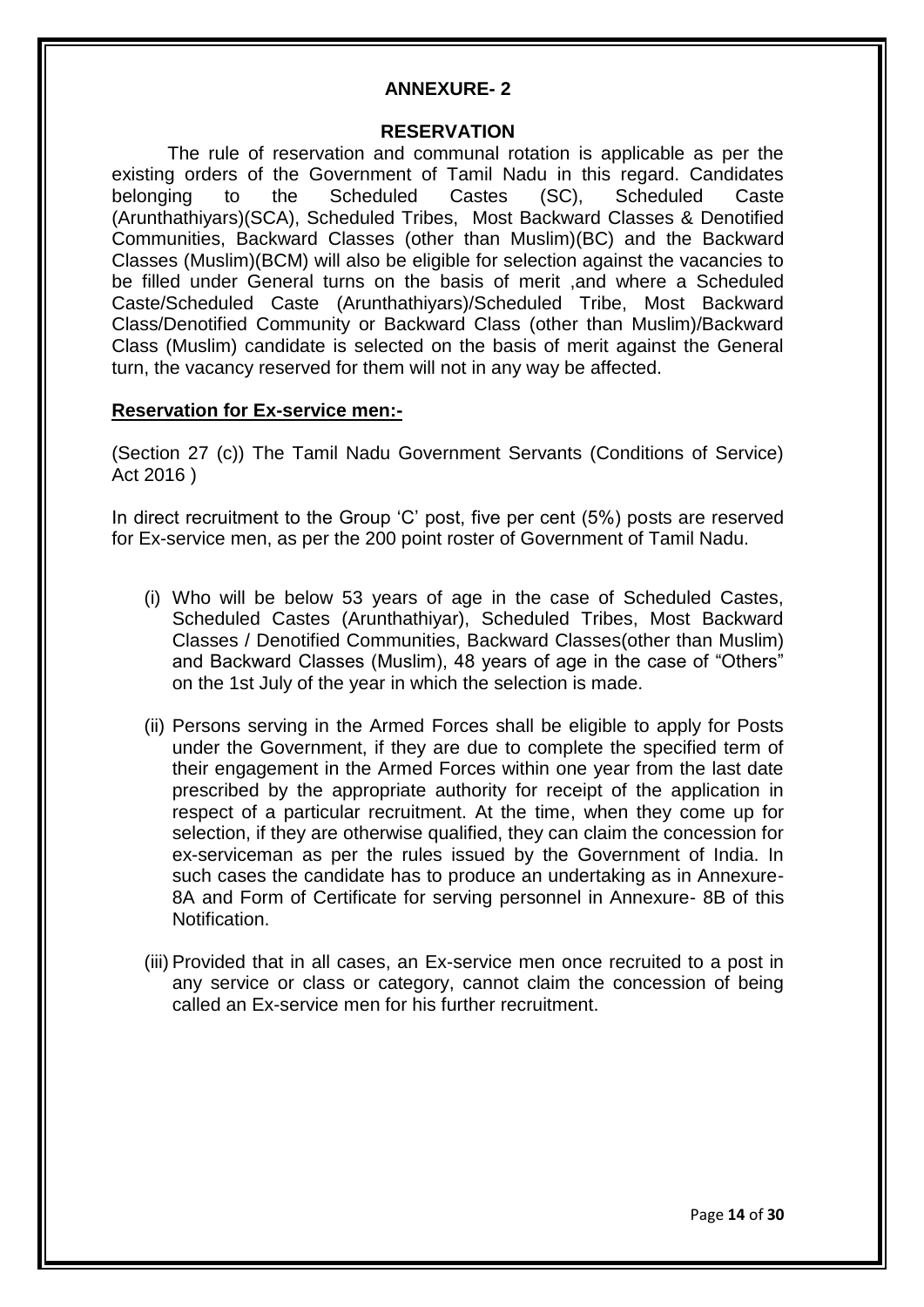#### **Reservation for Destitute Widow:-**

- i. In the case of direct recruitment posts with Grade Pay which does not exceed Rs.2800/-,ten percent (10%) of vacancies out of thirty percent (30%) vacancies set apart for women, shall be set apart for destitute widows and the first vacancy in every ten vacancies set apart for women in each category namely the General Turn, Backward Class Muslims, Backward Classes, Most Backward Classes / Denotified Communities, Scheduled Castes or Scheduled Tribes shall be set apart for destitute widows. If no qualified and suitable destitute widow is available, the turn so set apart for destitute widow shall go to the women (other than destitute widow) belonging to the respective category.
- ii. Every candidate claiming to be a "destitute widow" shall produce a certificate in the format given in Annexure 9 to this notification, from the Revenue Divisional Officer or the Assistant Collector or the Sub-Collector concerned.

#### **Reservation for differently abled:-**

4% of the posts are reserved for Differently Abled candidates with bench mark disabilities as per G.O.(Ms.) No. 21, Welfare of Differently Abled Persons (DAP-3.2) Department dated 30.05.2017. Such candidates have to produce a certificate of physical fitness and the disability certificate as stated in section 3 (oo) of Tamil Nadu Government Servants (Conditions of Service) Act, 2017 from the Medical Board. That Certificate should be obtained from the Medical Board of a Government Medical college.

#### **Note**: -

List for Scheduled Castes, Scheduled Tribes, Most Backward Classes/ Denotified Communities and Backward Classes and Backward Classes (Muslim) can be seen in the Document section under the Instructions to the candidates in MRB website in

#### http://www.mrb.tn.gov.in/pdf/MRB\_LIST\_COMMUNITIES\_020614.pdf

(i) Persons belonging to Tamil Nadu, and to one of the communities mentioned in the lists indicated above alone shall be treated as Scheduled Caste or Scheduled Tribe or Most Backward Classes/Denotified Communities or Backward Classes and Backward Classes (Muslim) as the case may be. Persons belonging to other States shall not be treated as belonging to the Scheduled Caste or Scheduled Tribe or Most Backward Classes/Denotified Communities or Backward Class and Backward Class (Muslim) even though they may belong to one of the Communities specified in the list.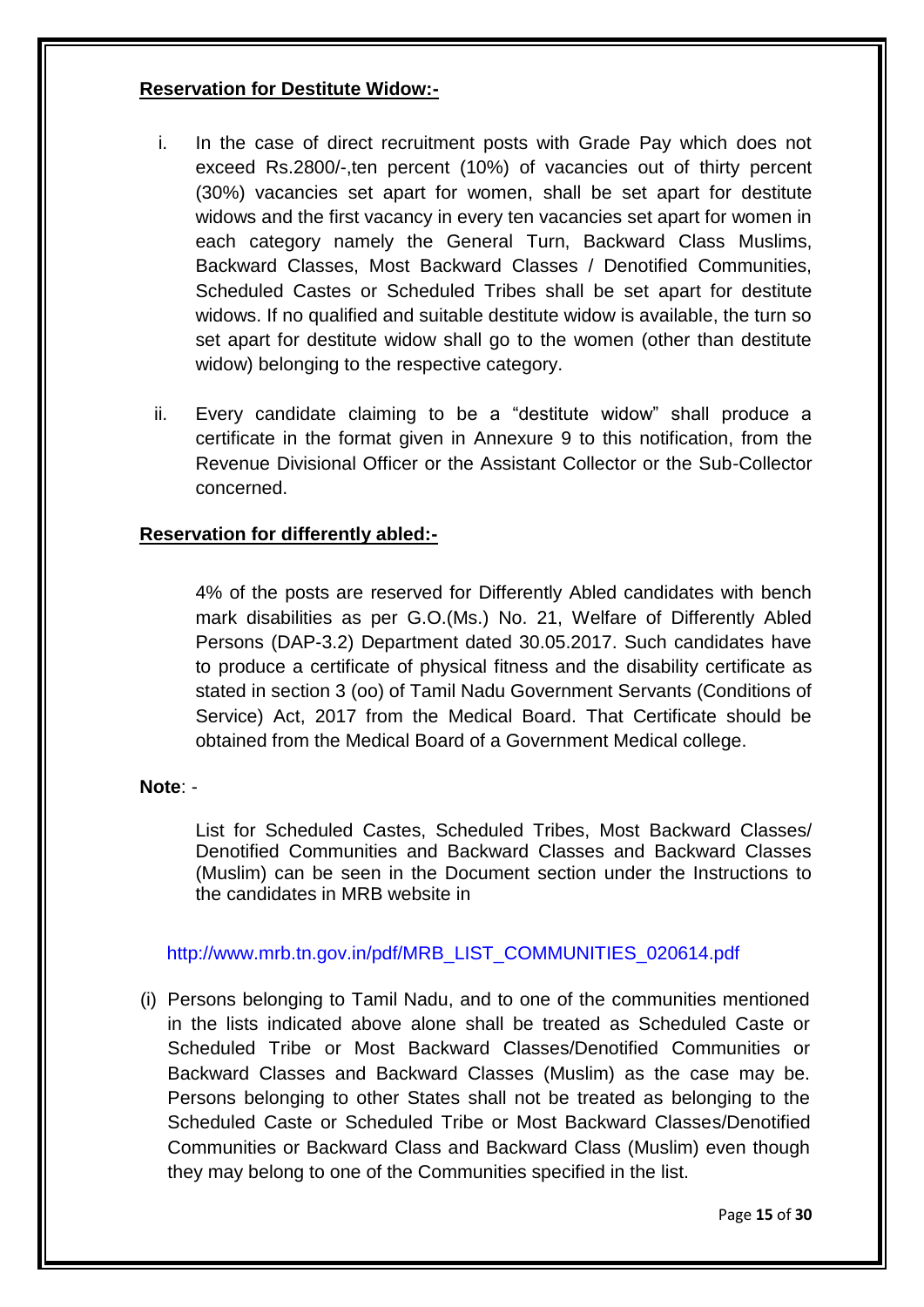- (ii) Persons belonging to Christian Communities, who are converted from any Hindu Community included in the list of Backward Classes will be considered as Backward Classes with effect from 24-02-1986.
- (iii) A member of the Scheduled Caste on conversion to Christianity will be considered only under Backward Classes (other than Muslim) and not under Scheduled Caste.
- (iv) Scheduled Caste "Arunthathiyar" refers to, Arunthathiyar, Chakkiliyan, Madari, Madiga, Pagadai, Thoti and Adi Andhra.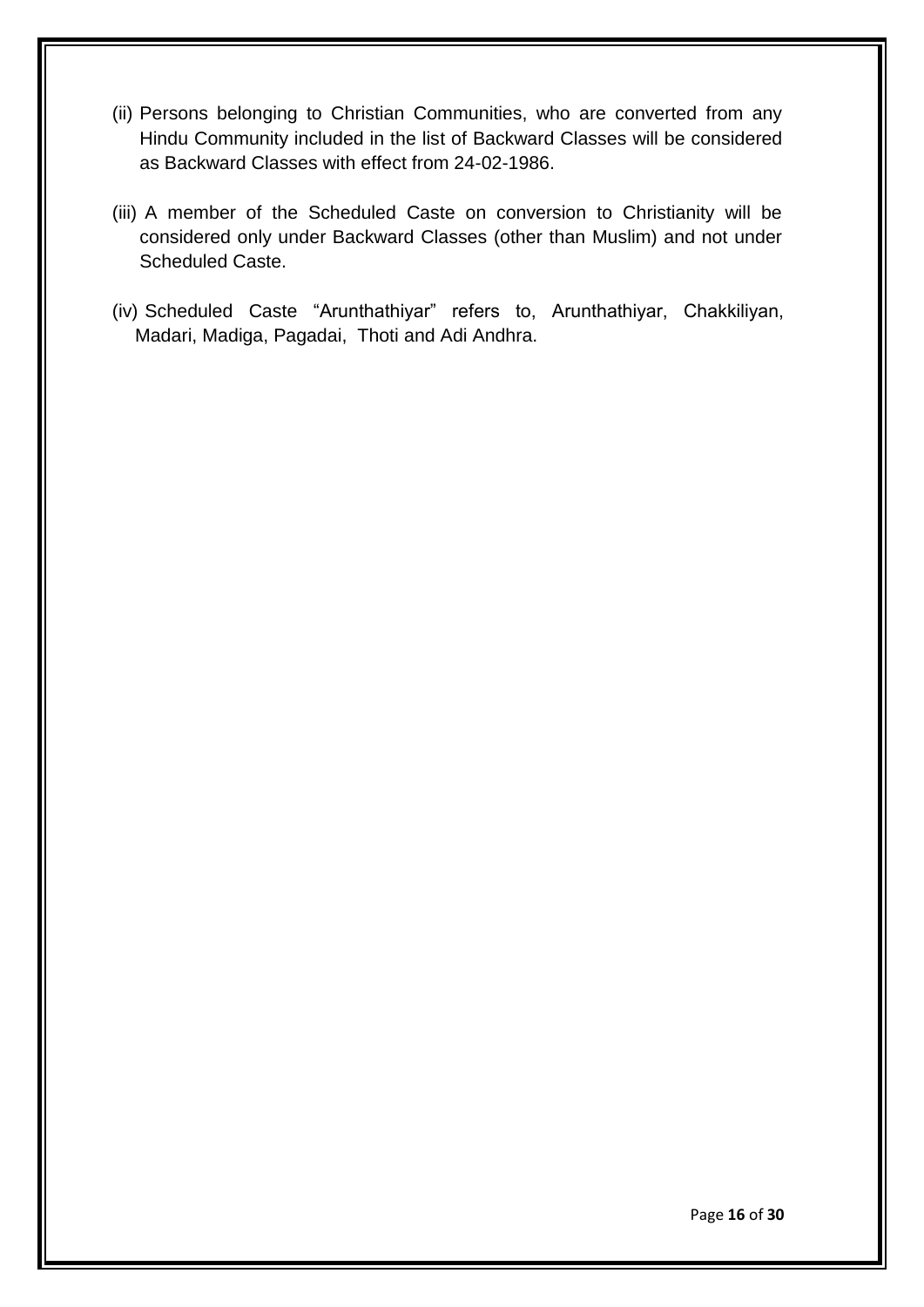#### **ANNEXURE-3 LIST OF DOCUMENTS TO BE PRODUCED AT THE TIME OF CERTIFICATE VERIFICATION**

- a. Evidence of Date of Birth (Birth Certificate/SSLC / HSC)
- b. Evidence and Mark sheet of Educational qualification [SSLC / HSC / certificate in Medical Lab Technology Course (one year duration) undergone in any institution recognized by the Director of Medical Education]
- c. Evidence of Tamil qualification (*viz*., SSLC / HSC / Certificate for having passed the second class Language Test (Full Test) in Tamil conducted by the Tamil Nadu Public Service Commission).
- d. Community certificate from the competent authority (Permanent Community Certificate)
- e. Certificate of character and conduct issued by Group A or Group B Officer on or after issue of the current notification.
- f. Certificate of character and conduct issued by the Head of the Institution in which he / she last studied.
- g. Differently abled certificate issued by the competent authority (if applicable).
- h. No Objection Certificate from the Appointing Authority concerned (if applicable)
- i. An undertaking and Declaration to be submitted as in para 12A and 12B of this notification
- j. Two (2) passport size colour photograph (that was used to scan and uploaded in the online application) (with name and application number on the reverse).
- k. Any one of the photo ID and Card issued by a Government Authority (other than PAN card), depicting the Address for communication or permanent Address furnished in the online application.
- l. Destitute widow certificate as per Annexure –9 (if applicable).
- m. In respect of Ex-Servicemen they have to produce the Discharge Certificate, PPO No., in case if he is already Discharged. If the candidate is a serving personnel to be discharged within one year from the last date of receipt of the application of this notification, he has to produce An undertaking given by the candidate in Annexure 8A & Form ofCertificate for serving personnel in Annexure 8B of this notification (if applicable).
- n. The candidate will also be asked to sign on the printed copy of on-line application (printed copy will be provided to the candidate at the time of certificate verification)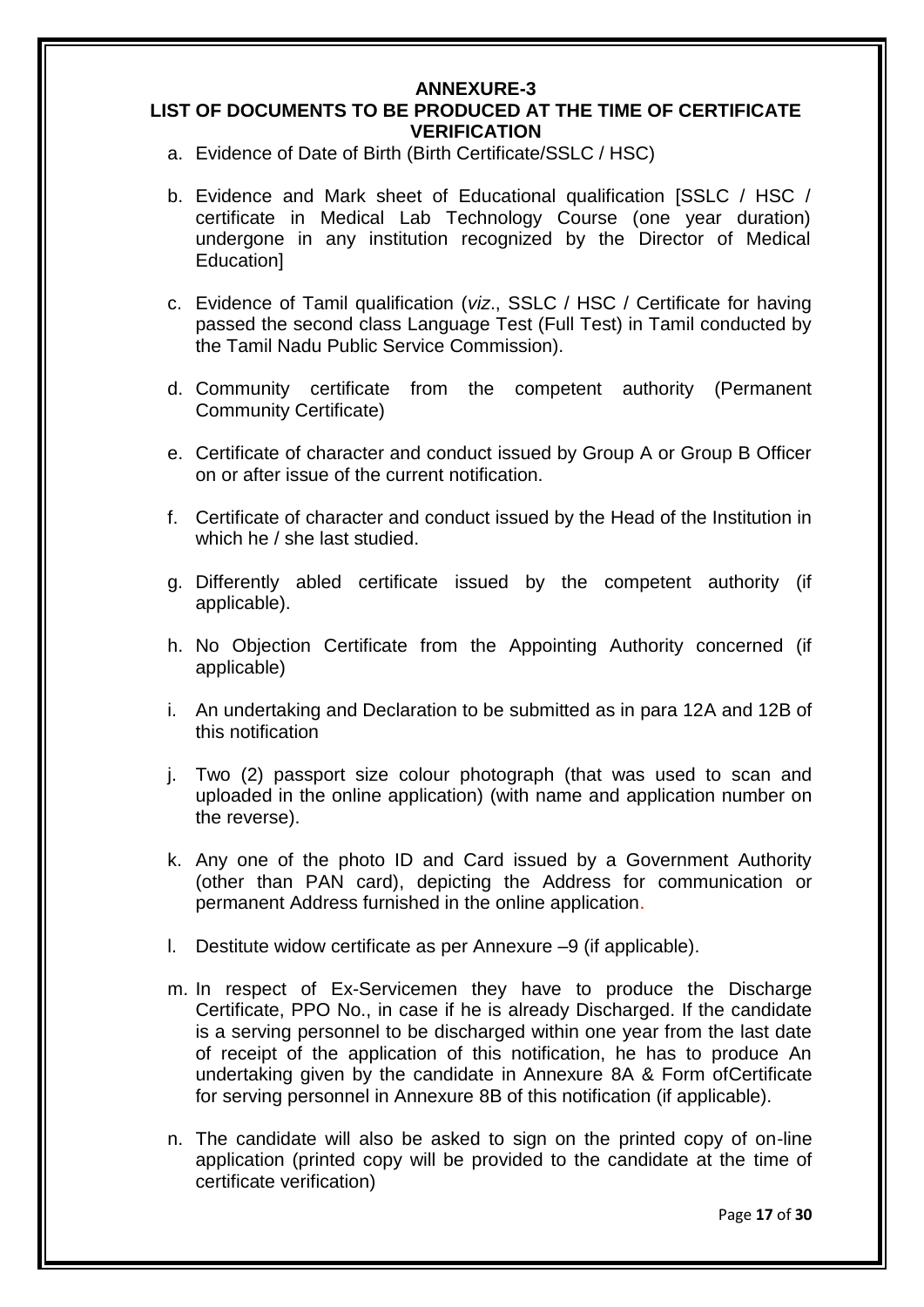#### **PRODUCTION OF EVIDENCE FOR CLAIMS MADE IN THE APPLICATION**

The Original Certificates (including mark sheets) in support of the claims made in the application, should be produced at the time of attending the certificate verification, when called for. One set of photo copies duly attested of all certificates along with two copies of colour photograph identical to the one uploaded in the application, should also be handed over while attending the certificate verification, when called for by recording his/her registration number on the reverse side on the colour photo.

#### **(a) Evidence of date of birth** viz.,

- (i) Birth certificate with name; (ii) the Secondary School-Leaving Certificate; or
- (ii) Higher Secondary Course Certificate.

#### **(b&c) Documents evidencing the qualification prescribed for the appointment, including qualification in Tamil**

Copies of Degree or Provisional Certificate alone will be accepted as evidence of qualification. However, in case the Degree Certificate is lost or is not immediately available for reasons to be specified, extract from the Convocation Register will be accepted as evidence of qualification. Copies of Mark Sheets or Grade Certificates will not be accepted as sufficient evidence. In the case of an applicant, who claims to possess adequate knowledge in Tamil, whether his mother-tongue is Tamil or not, a certificate evidencing that he had taken Tamil as a language in his S.S.L.C. Public Examination or had taken all the non language subjects in the S.S.L.C. Public Examination in Tamil Medium or he/she had passed the Second Class Language Test (Full Test) in Tamil.

#### **(d) Community Certificate**

In the case of an applicant who claims to be a member of SC/ SC(A) or ST or MBC/DNC or BC(Other than BCM) or BCM, a certificate from the following authority noted against each should be produced in the form as specified in G.O.Ms. No. 781, Revenue department, dated 2nd May 1988:-

| SI.<br>No. | Name of the<br><b>Community</b>            | <b>Competent Authority to Issue the</b><br><b>Certificate</b>                                                                                                                                                                                          |
|------------|--------------------------------------------|--------------------------------------------------------------------------------------------------------------------------------------------------------------------------------------------------------------------------------------------------------|
| (i)        | ST                                         | R.D.O/Asst. Collector / Sub Collector/<br>Personal Assistant (General) to the<br>Collector of Chennai/ District Adi-Dravidar<br><b>Welfare Officer.</b>                                                                                                |
| (ii)       | SC/SC(A)                                   | TalukTahsildar.                                                                                                                                                                                                                                        |
| (iii)      | MBC/DNC, BC (other than<br>Muslim and BCM) | Revenue Officer not lower in rank than a<br><b>Tahsildar or Head Quarters Deputy Tahsildar</b><br>or Special Deputy Tahsildar appointed to<br>issue Community Certificate. Additional<br>Head Quarters Deputy Tahsildar and Zonal<br>Deputy Tahsildar. |

Page **18** of **30**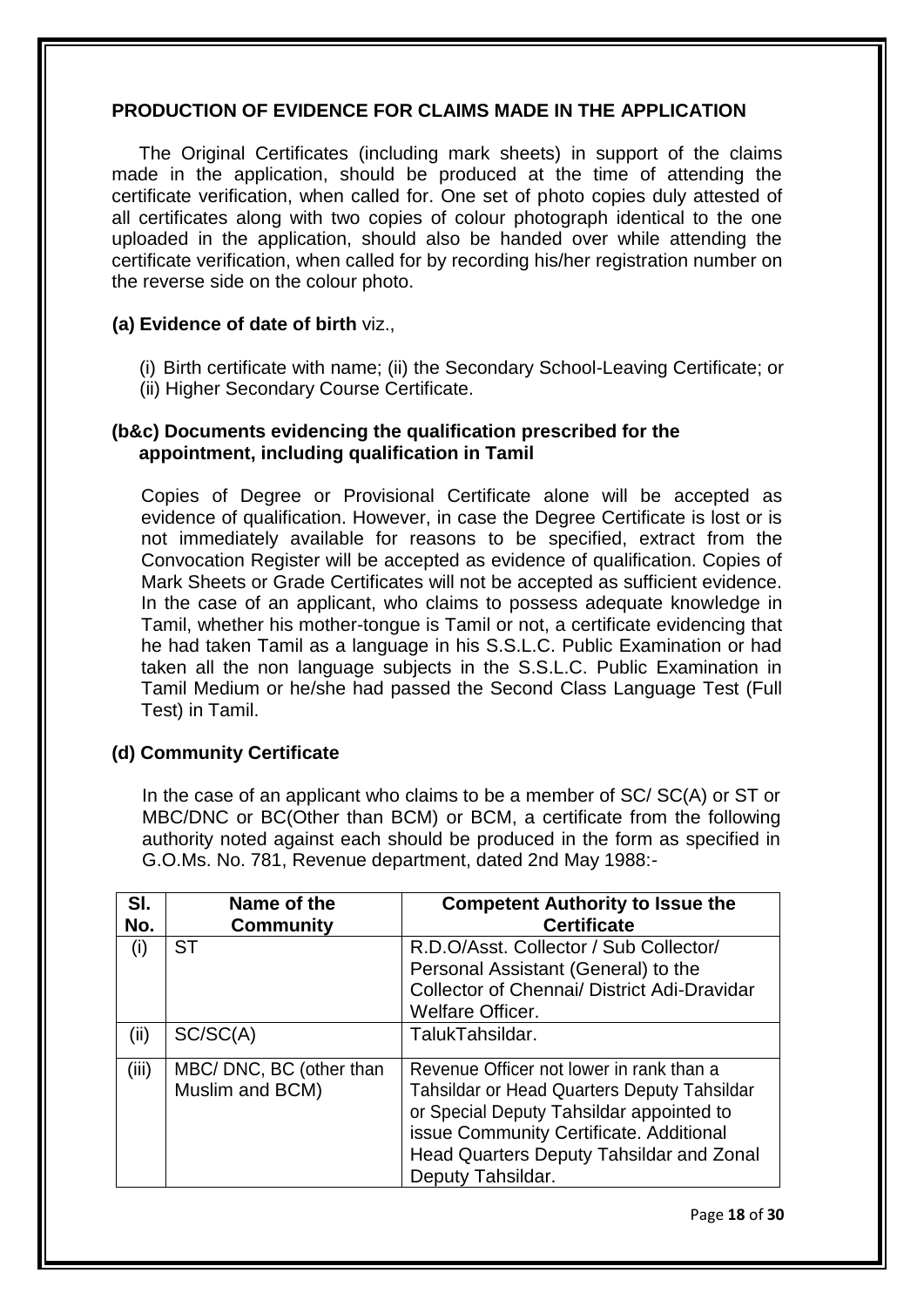| (iv) | ThottiaNaicker (including   | Head Quarters Deputy Tahsildar. |
|------|-----------------------------|---------------------------------|
|      | Rajakambalam, Gollavar,     |                                 |
|      | Sillavar, Thockalavar,      |                                 |
|      | ThozhuvaNaicker and         |                                 |
|      | Erragollar) included in the |                                 |
|      | list of MBC/DNC)            |                                 |

Community Certificate should have been issued by the competent authorities referred to above, in whose jurisdiction the candidate claims to have permanent residence, after personal enquiries and proper verification. The certificate obtained by the candidates in the form other than the one prescribed in G.O.Ms.No.781, Revenue department, dated 2nd May 1988 and solely based on the entries in S.S.L.C or Transfer Certificate or other School/College records will not be accepted.

Candidates are warned that if the community recorded in the certificate produced by them from the competent authority is not included in the list of Scheduled Castes, Scheduled Tribes, Most Backward Classes/Denotified Communities or Backward classes given in the list of communities in **http://www.mrb.tn.gov.in/pdf/MRB\_LIST\_COMMUNITIES\_020614.pdf**,they will not be considered as belonging to Scheduled Caste, Scheduled Tribes or Most Backward Classes/Denotified Communities or Backward Classes as the case may be. They will, in that case, be considered only under "Others" and if they are not qualified to be considered under "Others", their applications will be rejected.

In case of women candidates', the community certificate should bear her father's name.

#### **(e&f)Two certificates of Character and Conduct**

- (i) From a Government Officer belonging to Group A or B who knows the candidate personally, obtained not prior to the date of current notification. This certificate must be based on personal knowledge and experience of the candidate and not from a relative.
- (ii) From the Head of the Institution in which the candidate last studied.

#### **Note:-**

- (i) If the period of study at the Institution in which the candidate last studied, is less than one academic year, he must produce also another certificate from the Head of the Institution, in which he last studied for not less than one academic year.
- (ii) No two certificates may be obtained from the same person.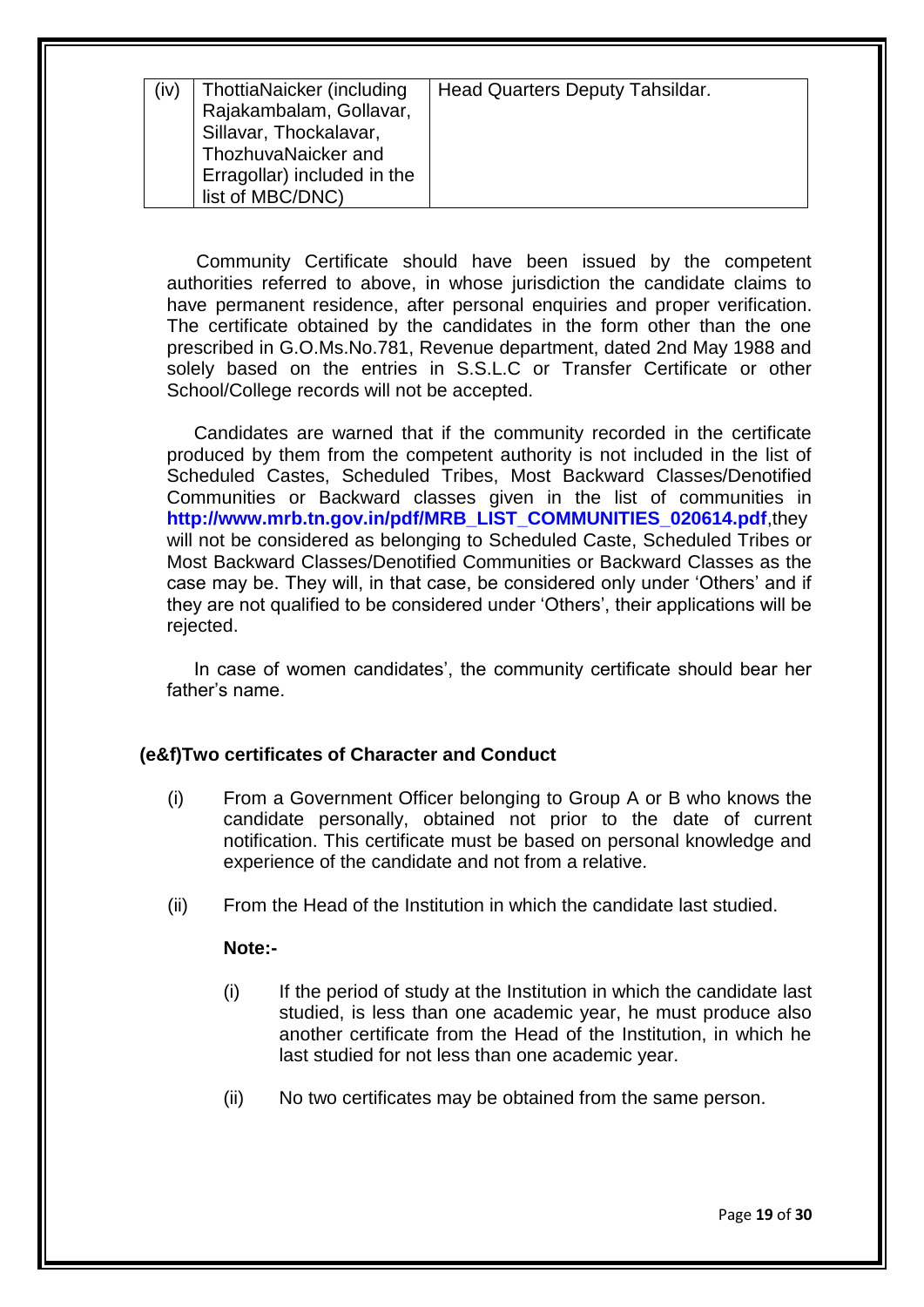**(g)** The Differently abled candidates should furnish the certificate in the prescribed form as in annexure 7A & 7B and that should be obtained only from the Medical Board of the Government Medical Colleges.

**(h)** Persons who are in the service of the Indian Union or a State in India or in the employment of Local Bodies or Universities, or Quasi Government Organizations constituted under the authority of the Government of India or of a State in India whether in regular service or in a temporary service need not send their applications through their Head of Department or Employer. Instead, they may directly apply to the Board duly informing their Employer in writing that they are applying for the particular recruitment and with the condition that they should produce "No Objection Certificate" in the form given in Annexure – 5 of this notification, from the appointing authority.

**(i)** An undertaking and Declaration should be submitted as in para 12A and 12B of this notification

**(j)** The candidate has to submit Two (2) passport size colour photograph (that was used to scan and uploaded in the online application) (with name and application number on the reverse) at the time of attending the certificate verification.

**(k)** The candidate shall furnish a Photo ID card issued by a Government Authority **(Other than PAN Card),** the address for correspondence as furnished by the candidate his/her online application should tally with the address details in their Photo ID proof.

**(l)** The candidate claiming to be a "destitute widow" shall produce a certificate in the format given **in Annexure 9 to this notification** from the Revenue Divisional Officer or the Assistant Collector or the Sub-Collector concerned.

#### **(n) Certificates to be submitted by Ex-servicemen**

A candidate who claims to have been demobilised from the Army or Navy or Air Force should produce in support of his claim properly authenticated extract from his Discharge Certificate in the following form :-

- (a) Name of the candidate
- (b) Rank held
- (c) Date of enrolment
- (d) Date of discharge
- (e) Reasons for discharge
- (f) Conduct and Character while employed in the military

#### **Certificates to be submitted by serving personel**

Those who are still serving in the Armed Forces shall also be eligible to apply for a Civil Post, if they are due to complete the specified terms of his engagement in the Armed Forces within one year from the last date prescribed by the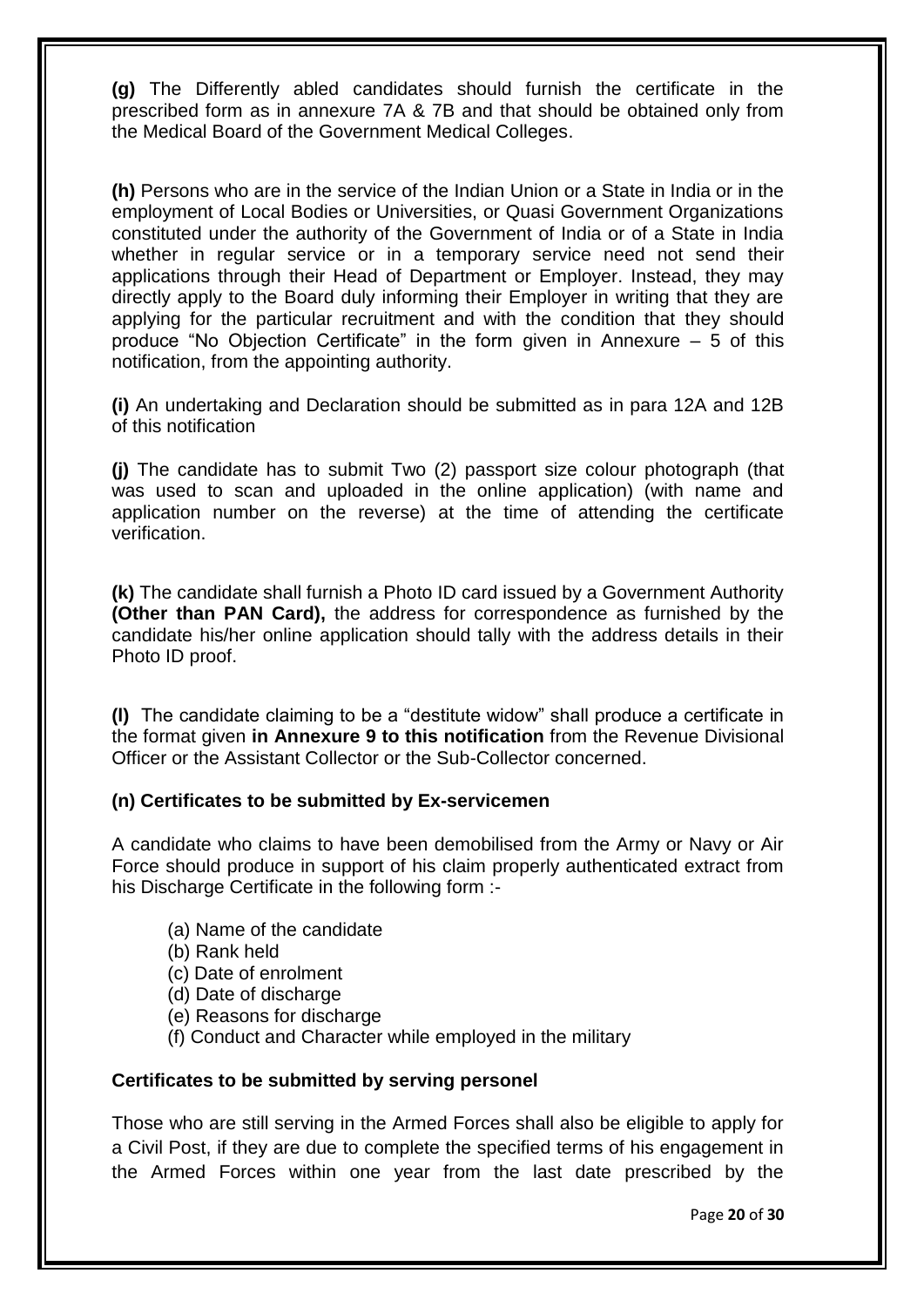appropriate authority for receipt of the application in respect of a particular requirement. At the time, when they come up for selection, if they are otherwise qualified, they can claim the concession for ex-serviceman as per the rules issued by the Government of India. In such cases the candidate has to produce an undertaking as in Annexure - 8A and Form of Certificate for serving personnel as in Annexure- 8B of this Notification.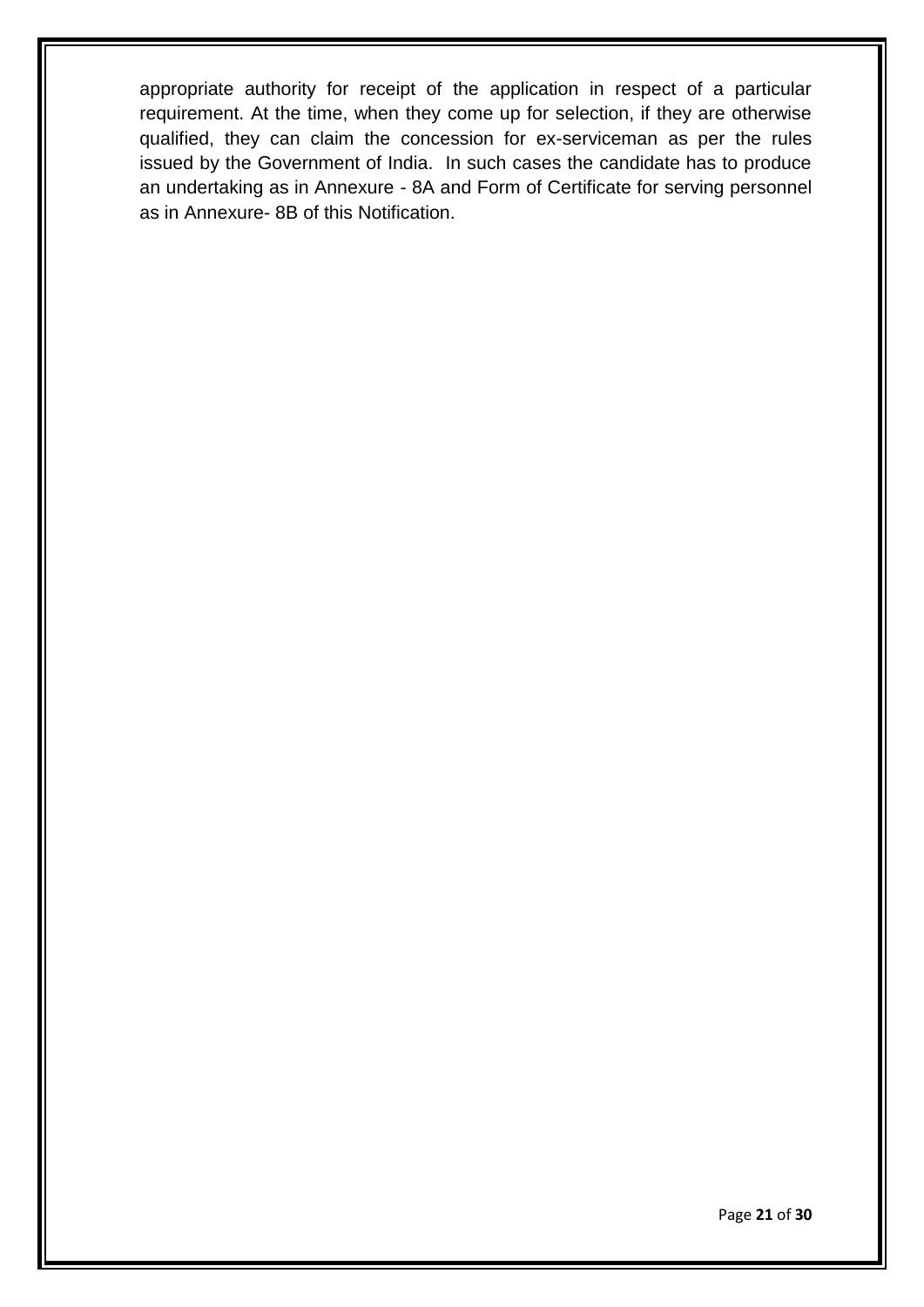### **ANNEXURE-4**

# **DISQUALIFICATION / DEBARMENT**

#### **Disqualification:**

If a candidate attempts to canvas to bring influence on the Chairman or any Member of the Board personally / by letter / through relatives, friends, patrons, officials or other persons will be disqualified.

#### **Debarment:**

If the applicant attempts any tampering, alteration with the documents or certificates, he is liable to be debarred from appearing for any of the selections and examinations conducted by the Board and consequently from entry into public service itself.

- I. Candidates furnishing false particulars in the matter of qualification or the nature of pass in various subjects, experience gained, their religion or community etc.,
- II. Suppression of material information regarding
	- i. Employment in Government or Local Bodies, Public Corporations etc.,
	- ii. Arrests, convictions debarment or disqualification by Union Public Service Commission / State Public Service Commission's / Recruitment Board.
	- iii. Participation in agitation or any political organization.
	- iv. Candidature in election for Parliament/ State Legislature/ Local Bodies etc.
- III. Making false or vexatious allegations against the Board in petitions addressed to it or any other authority will be viewed seriously and that the candidate responsible for such act will be debarred from appearing for the selection held by this Board permanently or for such period of years as the Board may decide.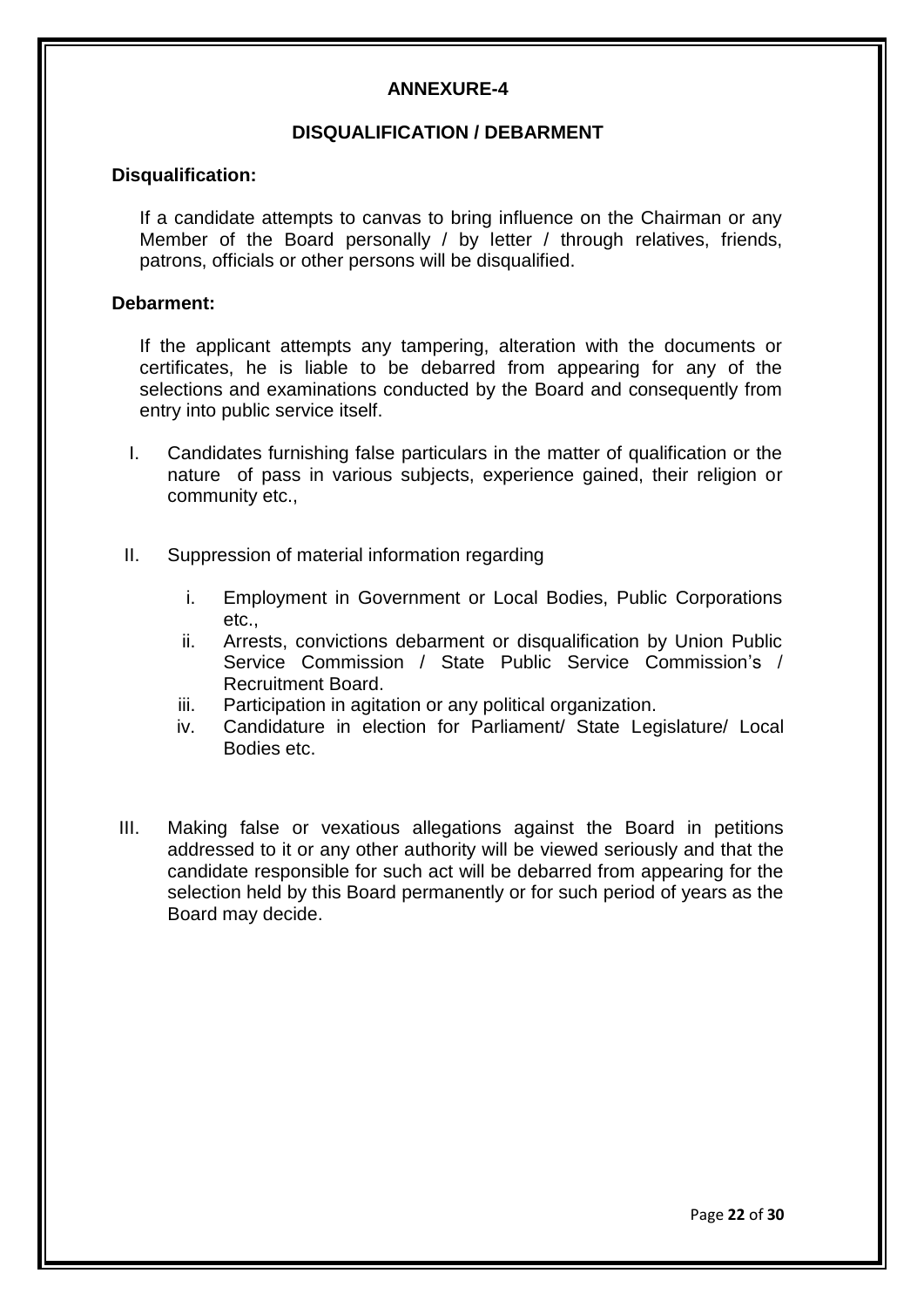#### **ANNEXURE-5**

#### **NO OBJECTION CERTIFICATE**

Persons who are in the service of the Indian Union or a State in India or in the employment of Local Bodies or Universities, or Quasi Government Organizations constituted under the authority of the Government of India or of a State in India whether in regular service or in a temporary service need not send their applications through their Head of Department or Employer. Instead, they may directly apply to the Board duly informing their Employer in writing that they are applying for the particular recruitment and with the condition that they should produce "No Objection Certificate" in the form prescribed below, from the appointing authority.

NO OBJECTION CERTIFICATE BY THE APPOINTING AUTHORITY

| i.   |                                                                                                                                                                                                                            |
|------|----------------------------------------------------------------------------------------------------------------------------------------------------------------------------------------------------------------------------|
| ii.  |                                                                                                                                                                                                                            |
| iii. | Whether the Candidate is employed temporarily<br>under the emergency provisions or whether the<br>candidate is a probationer or an approved<br>probationer or a full member of any of the sub-<br>ordinate/State Services? |
| iv.  | Whether any criminal cases/disciplinary action is<br>pending against the individual?                                                                                                                                       |
| v.   | Details of disciplinary/criminal action taken<br>against the individual, if any                                                                                                                                            |
| vi.  | Period of Employment<br>From (date) To (date)                                                                                                                                                                              |

vii. I have no objection to the candidate"s application being considered for the post of **Field Assistant**

Signature, Designation, and Seal with Date

Page **23** of **30**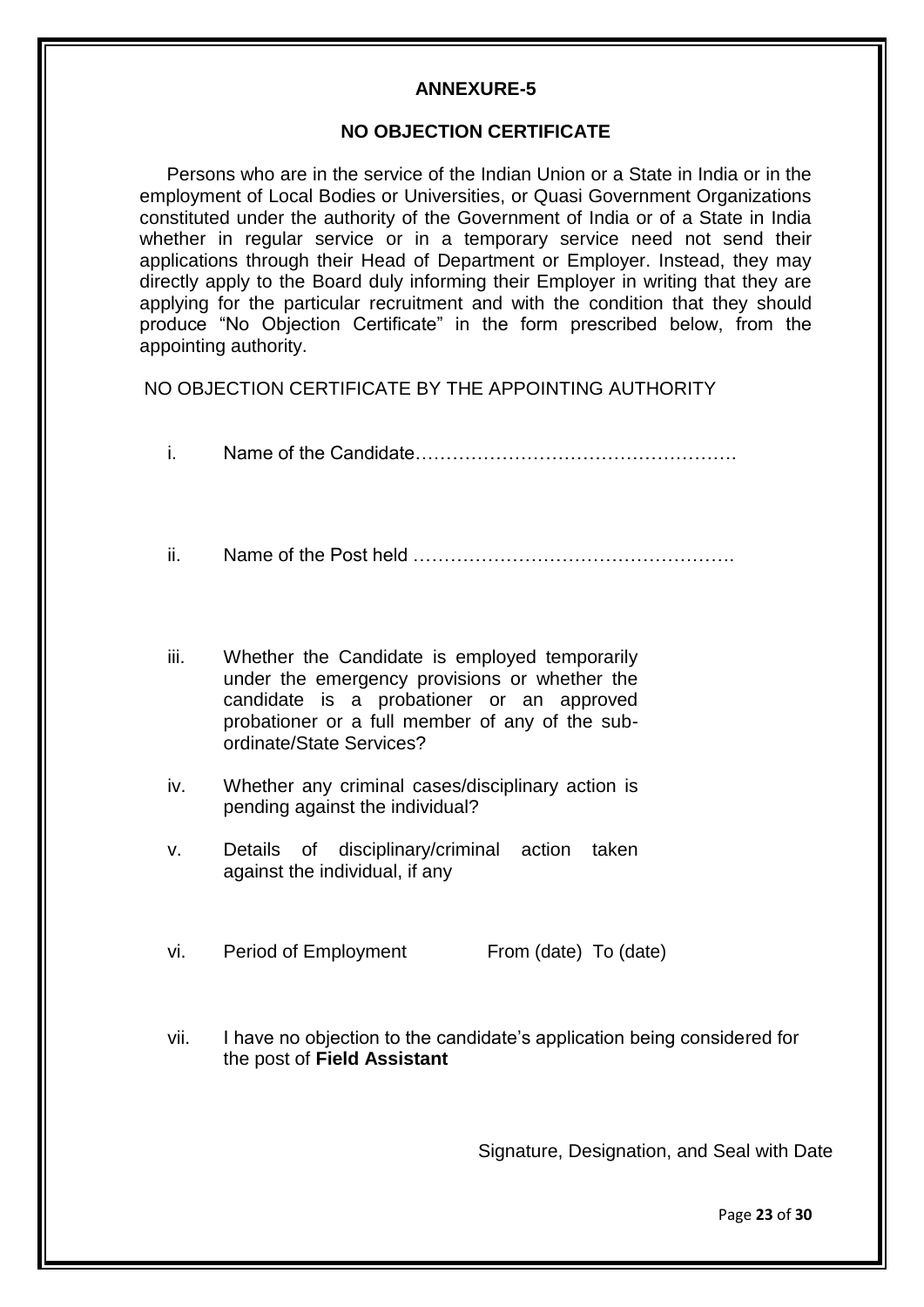#### **Note:**

- (i) Persons who get employment after the submission of their applications and before the receipt of intimation of certificate verification requiring to produce original documents for verification should also produce the "No objection Certificate".
- (ii) In case any Criminal /Disciplinary action is taken against or if any punishment is imposed against such persons after the production of "No objection Certificate" and before the actual appointment, such candidates should report this fact forthwith to the Board indicating their Registration/ Application Number and other details at the earliest opportunity.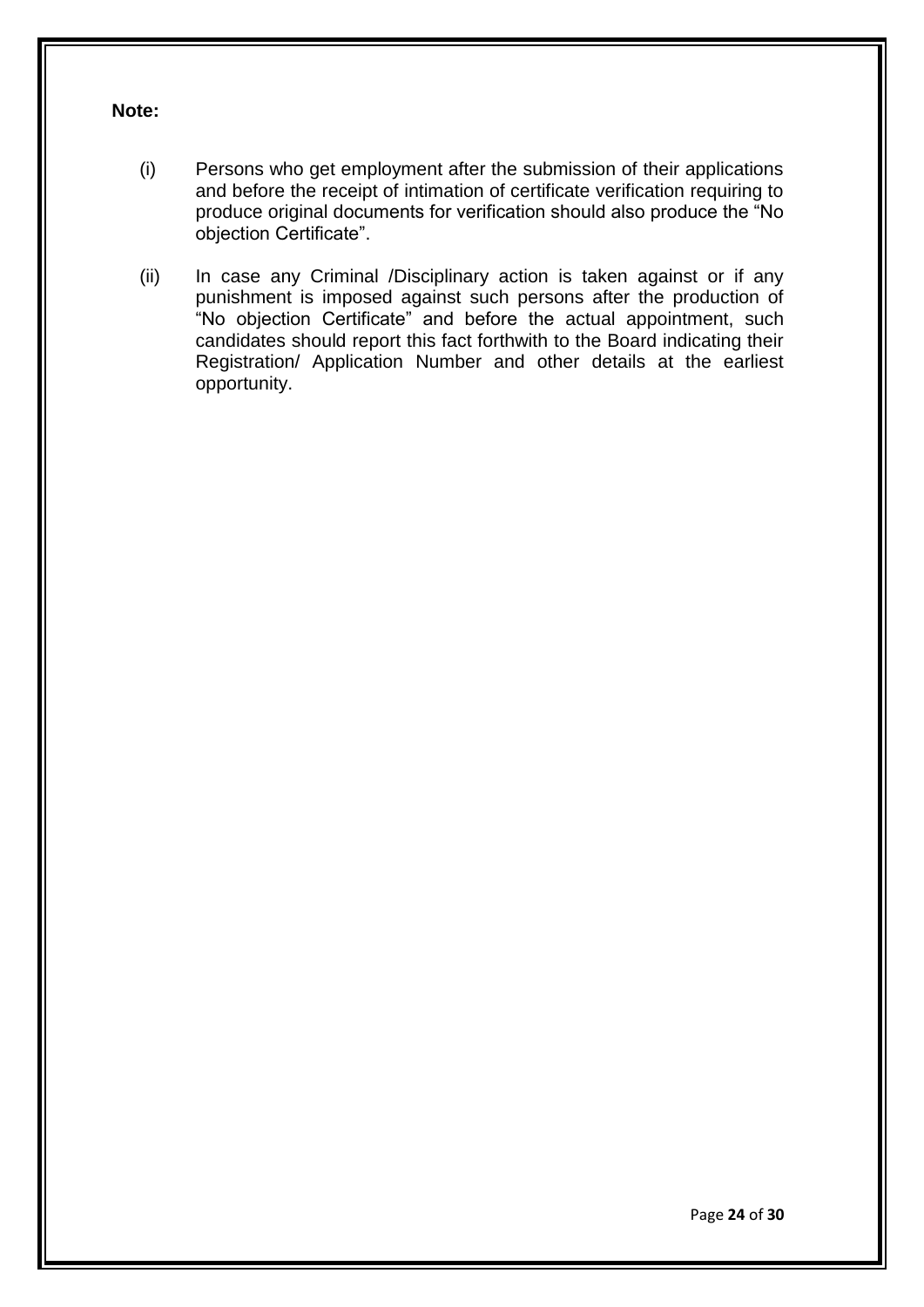#### **ANNEXURE- 6 SCALE OFPAY, JOINING TIME, etc.**

The selected candidates will be paid scale of pay of Rs.18200 – 57900 (Pay Matrix Level – 5)

i) Successful candidate shall join duty within 30 days the date of receipt of appointment order and shall not claim extension of joining time citing that he/she is undergoing higher studies or for any other reason. He / She shall abide by the condition that his/her name will be removed from the list without assigning any reason there for, if he/she fails to join duty within the stipulated time.

ii) Candidates selected and appointed to a post should undergo such probation and training and should pass such tests as may be prescribed in the rules by the Government from time to time and are liable to face such penalties as prescribed by the Government for failure to pass such tests.

iii) At any time before the end of the prescribed period of probation, the probation of a candidate / appointment may be terminated and he / shall may be discharged from the service.

iv) A candidate who is in the service of a Government other than the Government of Tamil Nadu, if selected and appointed, will not be entitled on the basis of the previous service under that Government to any concession in the matter of leave, transit pay, etc., under the Government of Tamil Nadu.

v) If a rate of pay actually in force at the time of appointment of selected candidate is different from that announced, he / she will be paid only at that rate. The pay of the post is also subject to such modification, as may be made from time to time.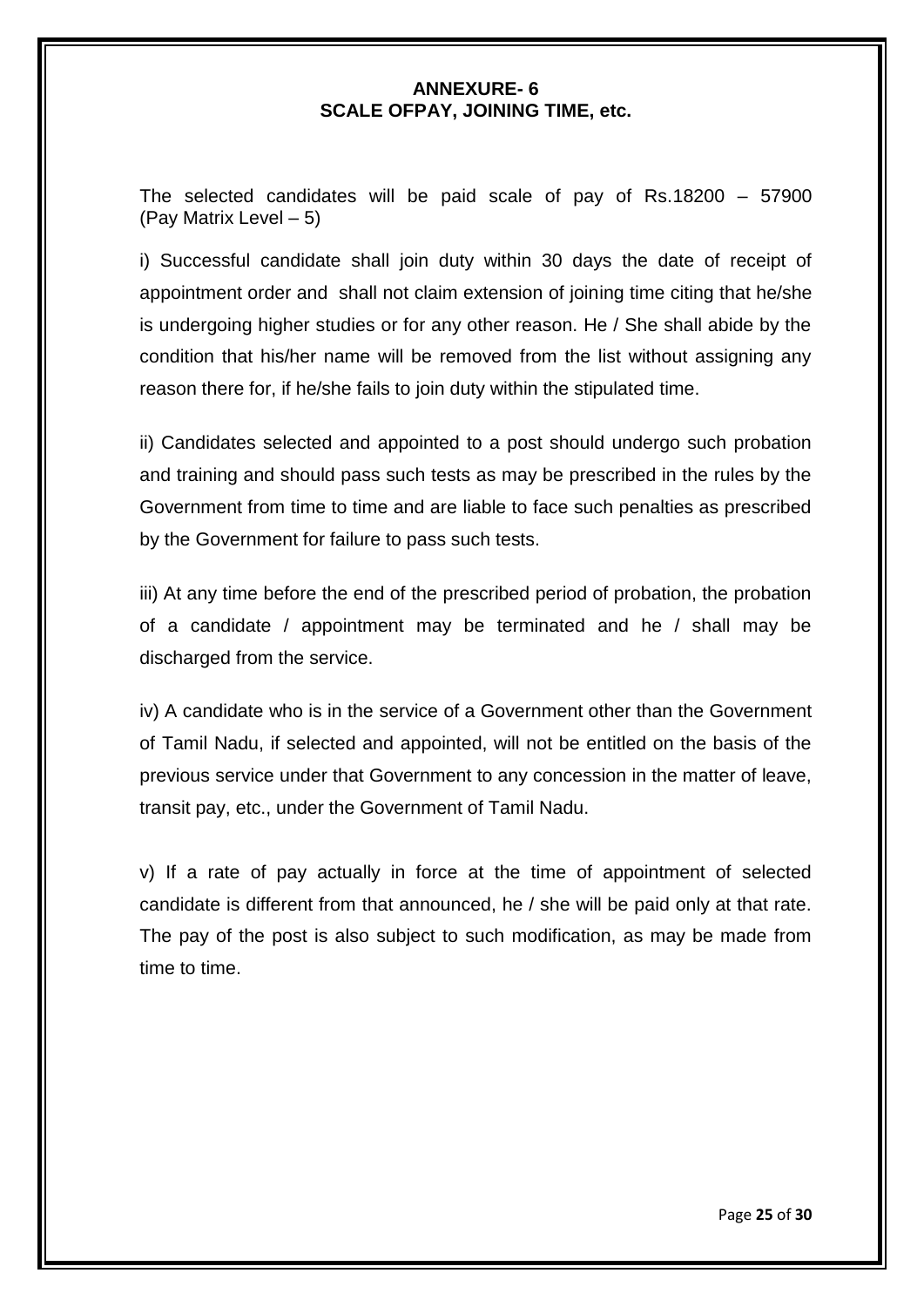# **Annexure 7**

Candidates have to produce a certificate of physical fitness and the disability certificate as stated in section 3 (oo) of Tamil Nadu Government Servants (Conditions of Service) Act, 2017 from the Medical Board. That Certificate should be obtained from the Medical Board of a Government Medical college.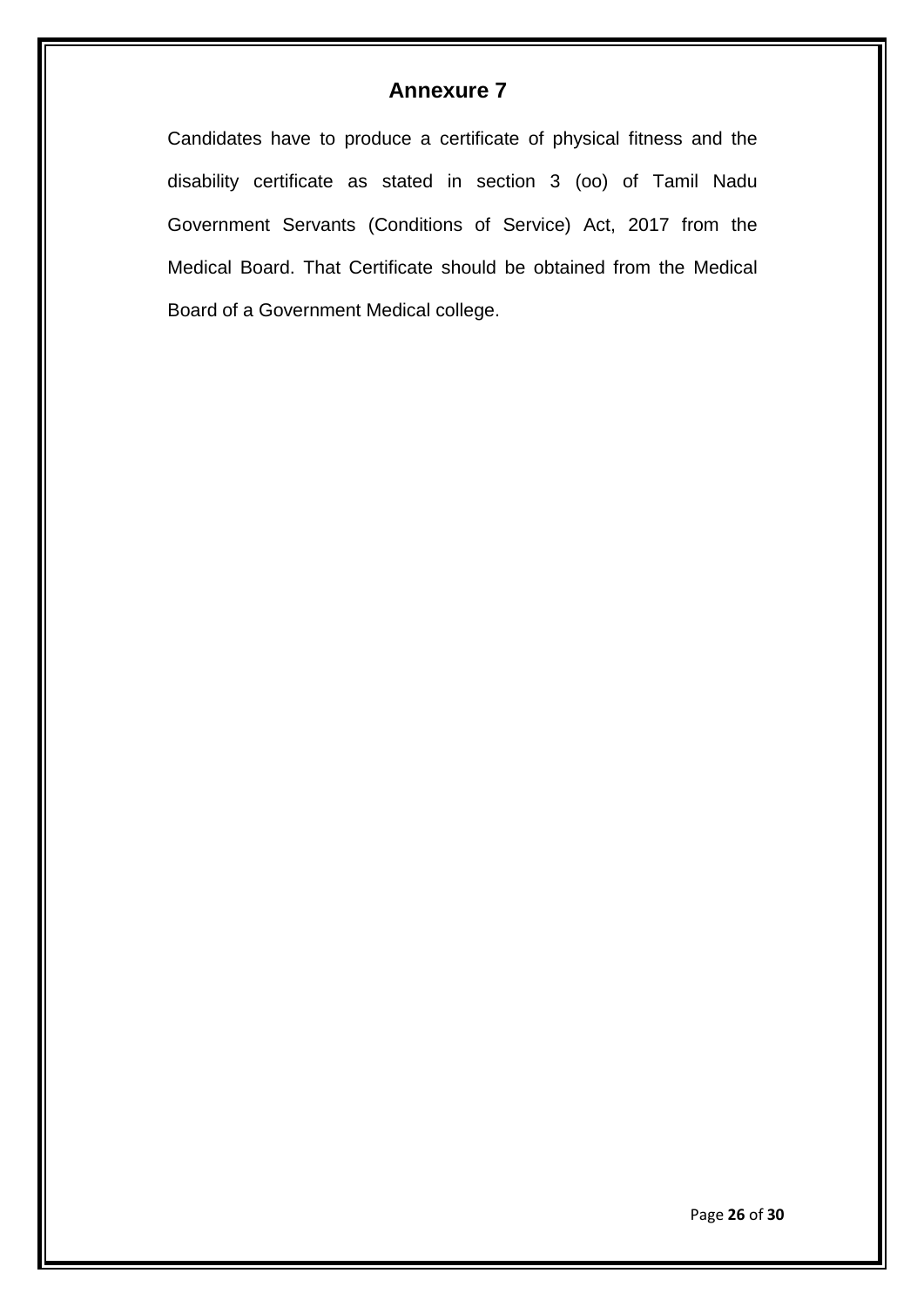#### **ANNEXURE – 8**

# **FORM OF UNDERTAKING AND CERTIFICATE TO BE FURNISHED BY THE SERVING PERSONNEL**

#### **Schedule VIII**

**[See rule 52 (c)]**

#### **Annexure - 8A**

#### Undertaking to be given by the candidate

I hereby accept that, if selected on the basis of the recruitment / examination to which this application relates, I will produce documentary evidence to the satisfaction of the appointing authority that I have been duly released / retired / discharged from the Armed forces and I am entitled to the benefits admissible to Ex –servicemen given under section 63 of Tamil Nadu Government Servants (Conditions of Service) Act, 2016.

Place: Signature of the candidate.

#### **Annexure - 8B**

#### Form of certificate for serving personnel

I hereby Certify that, according to the information available with me ( No ) ( Rank ) ( Name ) is due to complete the specified term of his engagement with the Armed Forces on the ( date )

| Place: | Signature of the Commanding officer |
|--------|-------------------------------------|
| Date:  |                                     |

Page **27** of **30**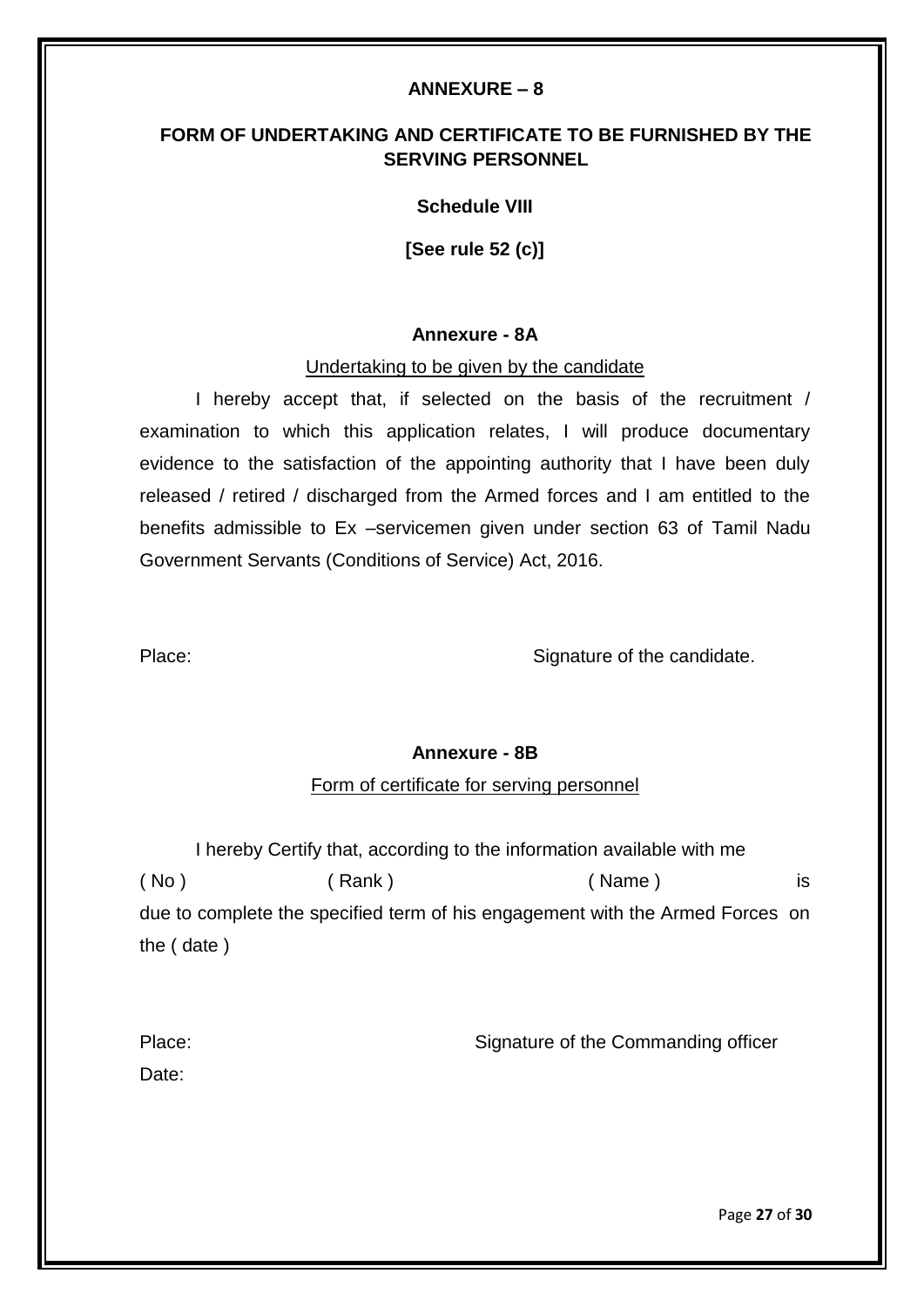#### **ANNEXURE – 9**

## **CERTIFICATE TO BE PRODUCED BY THE CANDIDATES WHO CLAIMS CONCESSION UNDER DESTITUTE WIDOW**

#### **SCHEDULE – x**

#### **\* [See sectoion 20(8) and 26(3)]**

:

- (1) Name of the individual :
- (2) Full Postal Address :
- (3) Details of job held, if any (4) Particulars of her Children, if
- any (5) Name and last occupation of :
	- her late husband
- (6) Date of demise of her husband :
- (7) Monetary benefits after her husband"s death by way of family pension, Insurance etc., if any. received :
- (8) Details of Properties if any immovable and movable left behind by him
- (9) Present monthly income:-
	- (a) From salaries / wages :
	- (b) From family pension
	- (c) From private properties
	- (d) Rents received :
	- (e) From private practice :
	- (f) Other sources, if any :
	- (g) Total :
- (10) Whether living alone or living :with her husband's parents / inlaws / parents / brother (s)

Page **28** of **30**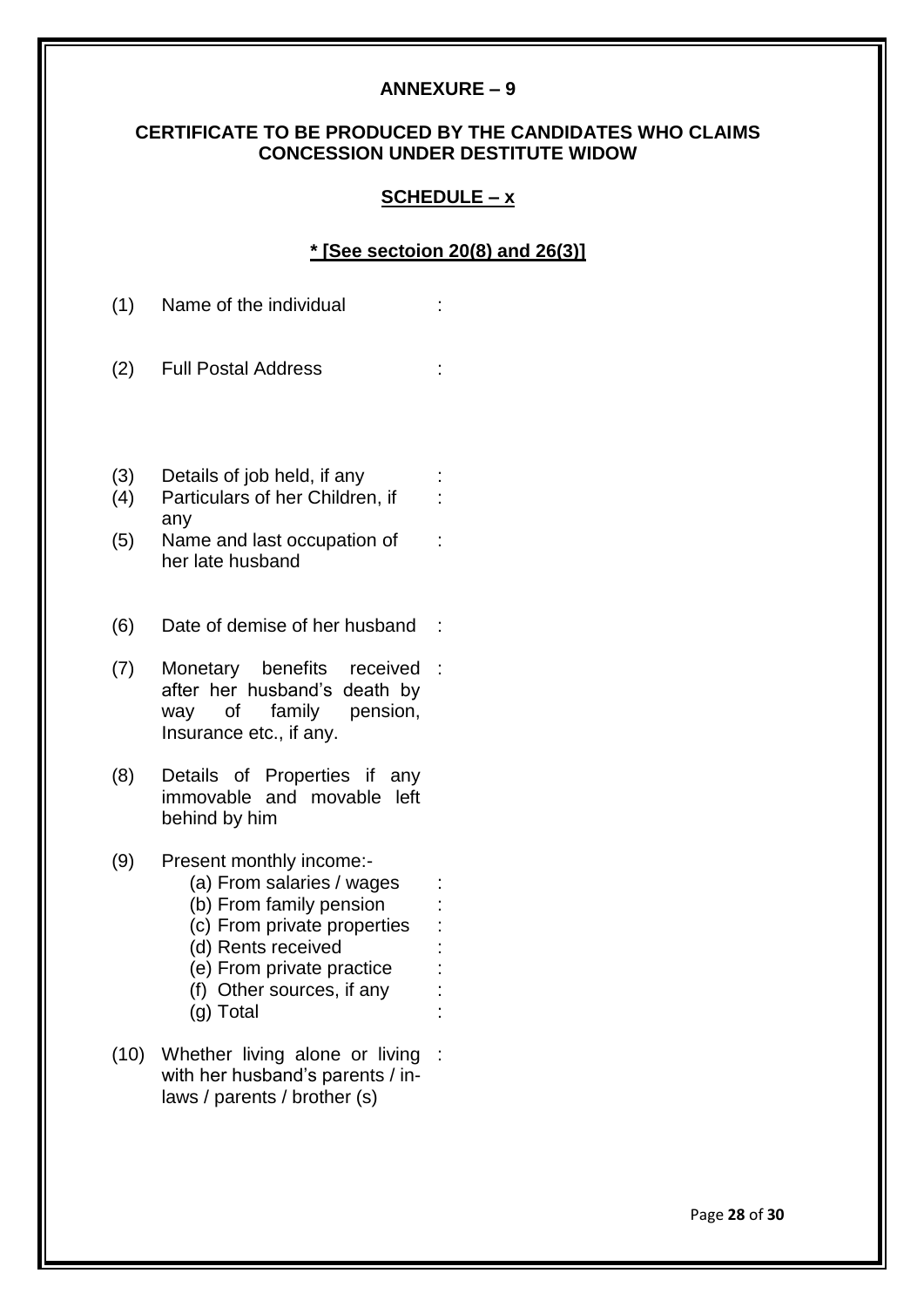(12) Whether she satisfies the : definition of the term "Destitute Widow" as defined in section 20 (8) and 26 of the Tamil Nadu Government Servants (Conditions of Service) Act, 2016.

 Certified that I have verified the particulars furnished by the individual and satisfied myself as to the correctness of her claim with reference to the definition of the term "Destitute Widow" in section 20 (8) and 26 of the Tamil Nadu Government Servants (Conditions of Service) Act, 2016.

Certificate Reference No: Signature :

Place: Name : Name : Name : Name : Name : Name : Name : Name : Name : Name : Name : Name : Name : Name : Name :  $\sim$  Name :  $\sim$  Name :  $\sim$  Name :  $\sim$  Name :  $\sim$  Name :  $\sim$  Name :  $\sim$  Name :  $\sim$  Name :  $\sim$  Name :  $\$ 

Date: Date: Designation :

Revenue Divisional Officer / Assistant Collector / Sub-Collector.

Explanation:- The above certificate should be issued only by the Revenue Divisional Officer or the Assistant Collector or the Sub-Collector concerned.